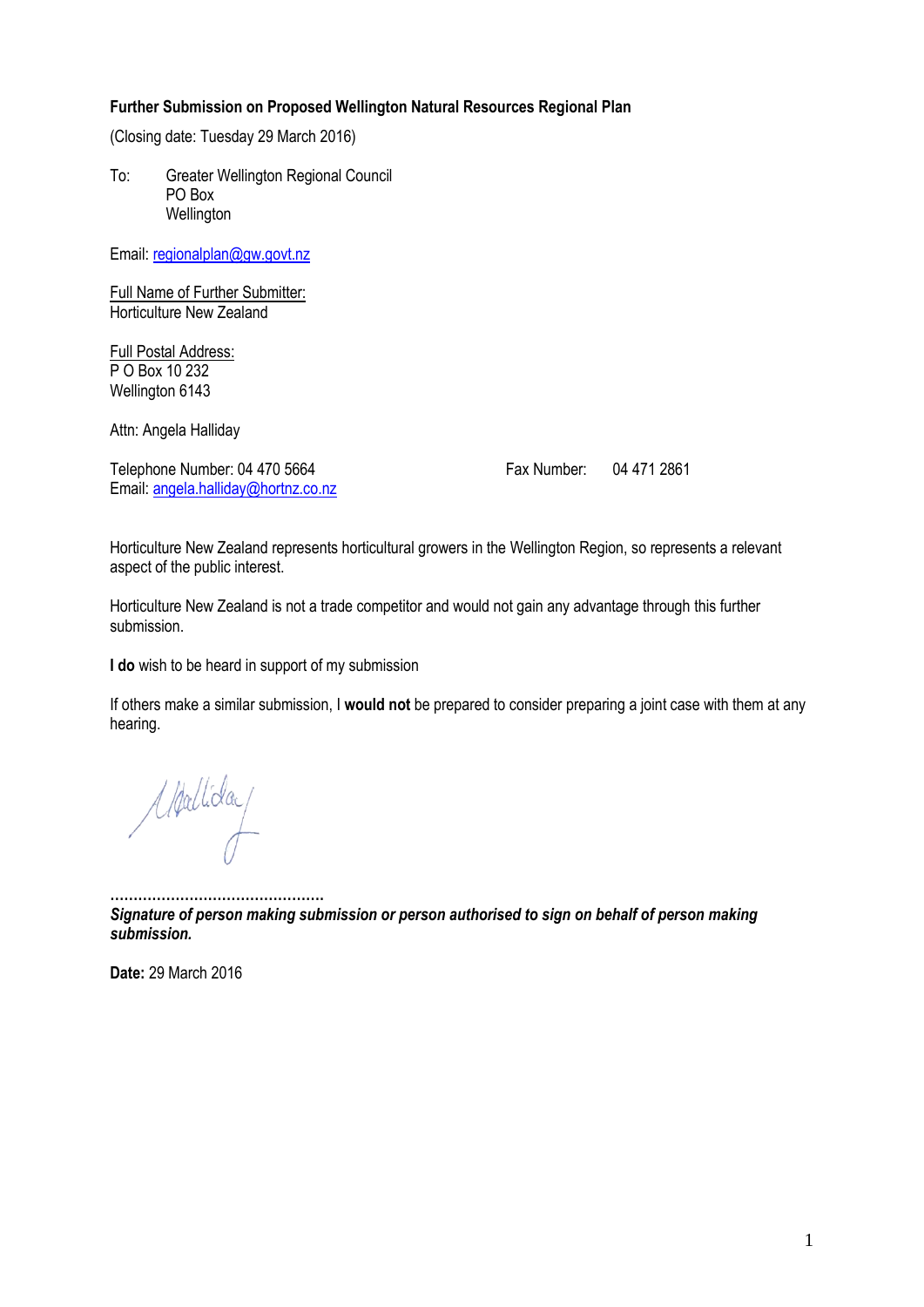| <b>Submitter Name</b>                                 | <b>Submission</b><br><b>No</b> | <b>Plan Provision</b>                                            | Support/<br><b>Oppose</b> | Reason                                                                                                                                                                                                                                                                                                                           | <b>Relief sought</b>                                                                                                                           |
|-------------------------------------------------------|--------------------------------|------------------------------------------------------------------|---------------------------|----------------------------------------------------------------------------------------------------------------------------------------------------------------------------------------------------------------------------------------------------------------------------------------------------------------------------------|------------------------------------------------------------------------------------------------------------------------------------------------|
| <b>Federated Farmers</b>                              | S352/035                       | <b>Definition Mana</b><br>Whenua                                 | Support                   | The change sought seeks to limit the definition to identified<br>sites in the Plan. This is supported as it provides certainty<br>for landowners.                                                                                                                                                                                | Accept submission of Federated<br>Farmers                                                                                                      |
| Dairy NZ and Fonterra<br>Co-operative Group Ltd       | S316/016                       | Definition of<br><b>Mean Annual</b><br>Low Flow<br>(MALF)        | Support                   | The submission seeks to amend the definition to more<br>accurately determine the mean annual low flow as the 7 day<br>or 5 day variant in use by hydrologists. This is supported as<br>it is science based.                                                                                                                      | Accept submission by Dairy NZ<br>and Fonterra.                                                                                                 |
| Dairy NZ and Fonterra<br>Co-operative Group Ltd       | S316/017                       | Definition of<br>Point source<br>discharge                       | Support                   | The changes sought are necessary so that the definition is<br>linked to clearly identified point sources.                                                                                                                                                                                                                        | Accept submission by Dairy NZ<br>and Fonterra.                                                                                                 |
| Fertiliser Assoc of NZ                                | S302/008                       | Definition of<br>property                                        | Oppose                    | The submitter seeks to amend the definition of Property to<br>include land held in one or more than one ownership that is<br>utilised as a single operating unit, and may include one or<br>more certificates of title. This is much broader than the<br>definition proposed and would impact on how the Plan is<br>implemented. | Retain definition of property as<br>proposed.                                                                                                  |
| Wairarapa Water User's<br><b>Incorporated Society</b> | S124/002                       | <b>Definition</b><br>Regionally<br>significant<br>infrastructure | Support                   | The submitter seeks that water race networks and facilities<br>for the irrigation of pasture and crops are included in the<br>definition. This is supported as these are important regional<br>infrastructure.                                                                                                                   | Accept submission by Wairarapa<br>Water User's Incorporated Society<br>to amend the definition of<br>regionally significant<br>infrastructure. |
| PowerCo                                               | S29/060                        | Definition<br>Regionally<br>significant<br>infrastructure        | Oppose                    | The submitter seeks to amend the definition to include all<br>supply within the local electricity distribution network as<br>'regionally significant'. While supply of electricity is important<br>not all the local distribution is 'regionally significant' in that it<br>is critical to the region.                           | Reject the submission by Powerco<br>to amend the definition of<br>regionally significant<br>infrastructure.                                    |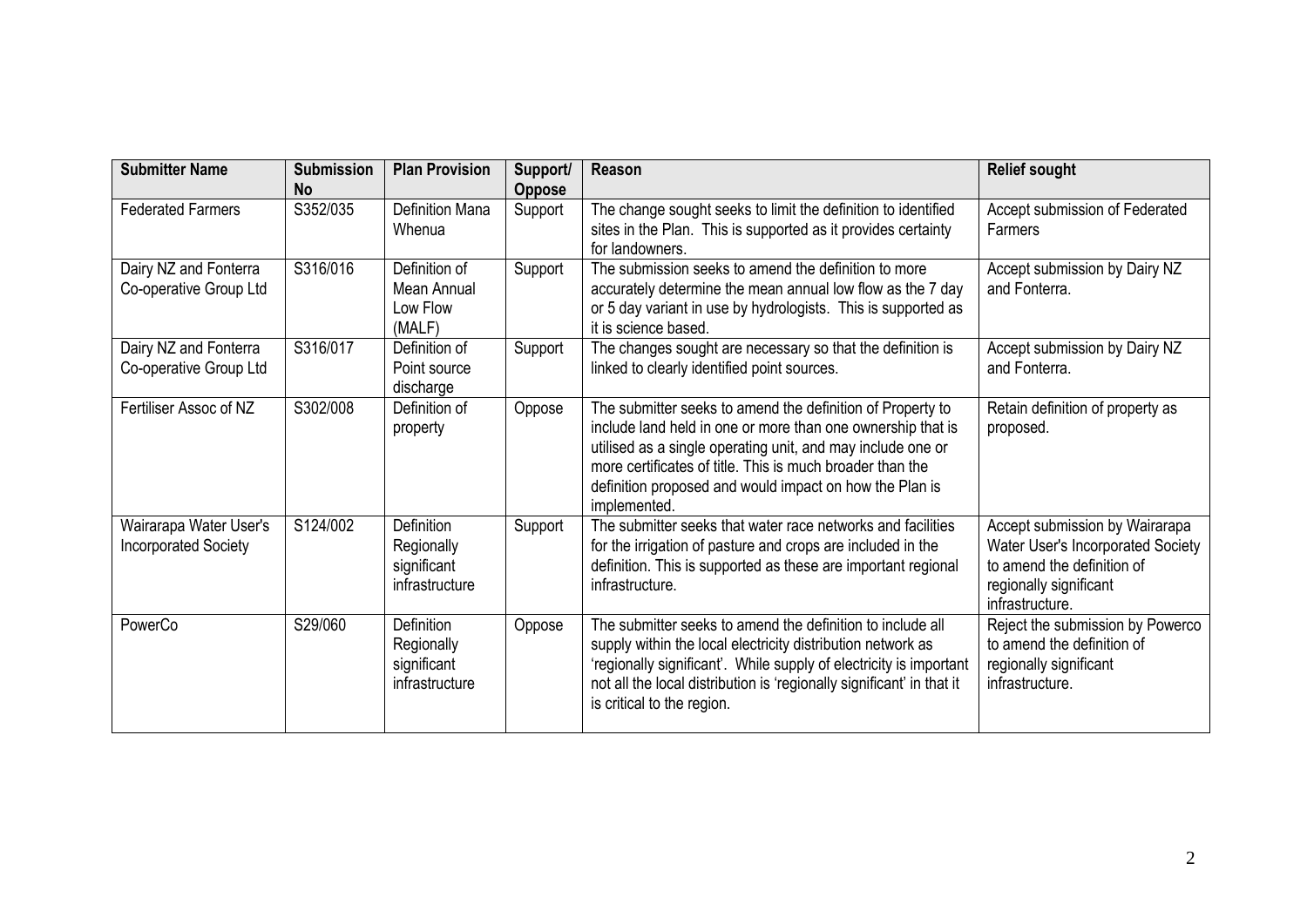| <b>Submitter Name</b>                                      | <b>Submission</b><br><b>No</b> | <b>Plan Provision</b>                                                          | Support/<br><b>Oppose</b> | <b>Reason</b>                                                                                                                                                                                                                                                                                                                                                                                                                                                                                         | <b>Relief sought</b>                                                                                                                                                                                             |
|------------------------------------------------------------|--------------------------------|--------------------------------------------------------------------------------|---------------------------|-------------------------------------------------------------------------------------------------------------------------------------------------------------------------------------------------------------------------------------------------------------------------------------------------------------------------------------------------------------------------------------------------------------------------------------------------------------------------------------------------------|------------------------------------------------------------------------------------------------------------------------------------------------------------------------------------------------------------------|
| Dairy NZ and Fonterra<br>Co-operative Group Ltd            | S316/006                       | 2.1.5 Whaitua<br>chapters                                                      | Support                   | The additional text sought provides clarity about the<br>relationship of the Whaitua chapters in the Plan.                                                                                                                                                                                                                                                                                                                                                                                            | Accept submission by Dairy NZ<br>and Fonterra to add additional text<br>re the Whaitua chapters.                                                                                                                 |
| <b>NZTA</b>                                                | S146/031                       | Def of reverse<br>sensitivity                                                  | Oppose<br>in part         | The submitter seeks that the definition of reverse sensitivity<br>includes provision for activities to be upgraded or developed,<br>not just operated. Horticulture NZ supports the proposed<br>definition and considers that the extent of development of an<br>activity that is protected from reverse sensitivity complaint<br>needs to consider the change in scale and nature of the<br>activity                                                                                                 | Retain definition of reverse<br>sensitivity as proposed in the<br>Plan.                                                                                                                                          |
| Porirua Harbour and<br><b>Catchment Community</b><br>Trust | S33/044                        | New definition<br>aerial spraying                                              | Oppose                    | The submitter seeks a definition for aerial spraying for the<br>purposes of rules R36 and R37. It is unclear why a definition<br>is required and specific wording has not been sought.                                                                                                                                                                                                                                                                                                                | Reject the submission to include a<br>definition of aerial spraying.                                                                                                                                             |
| Fish and Game                                              | S308/006                       | New definition<br>for natural<br>productive<br>capability of<br>land and soils | Oppose<br>in part         | The submitter seeks a definition for natural productive<br>capability of land and soils based on the natural capital<br>allocation system including soil type, slope and rainfall. The<br>approach is not supported by Horticulture NZ as it reduces<br>the flexibility for land use on land that does not have high<br>natural capital which is essentially constrained by land with<br>high leaching potential being allocated a significant<br>proportion of the share of the nutrients available. | Reject the submission to include a<br>definition for natural productive<br>capability of land and soils based<br>on the natural capital allocation<br>system and incorporation into the<br>allocation framework. |
| <b>Fish and Game</b>                                       | S308/007                       | New definition<br>for natural<br>character                                     | Oppose                    | Natural character has been defined through case law and it<br>is best to rely on that.                                                                                                                                                                                                                                                                                                                                                                                                                | Reject the submission to include a<br>definition for natural character                                                                                                                                           |
| Porirua City Council                                       | S163/020                       | New definitions                                                                | Oppose                    | The submitter seeks to add a range of definitions linked to<br>future growth and development, including scheduled areas<br>being mapped and RDA status for activities within such<br>areas. Such an approach is inappropriate in a definition and<br>identified areas should be open for submission.                                                                                                                                                                                                  | Reject the submission of Porirua<br>City Council to add definitions for<br>future growth and development.                                                                                                        |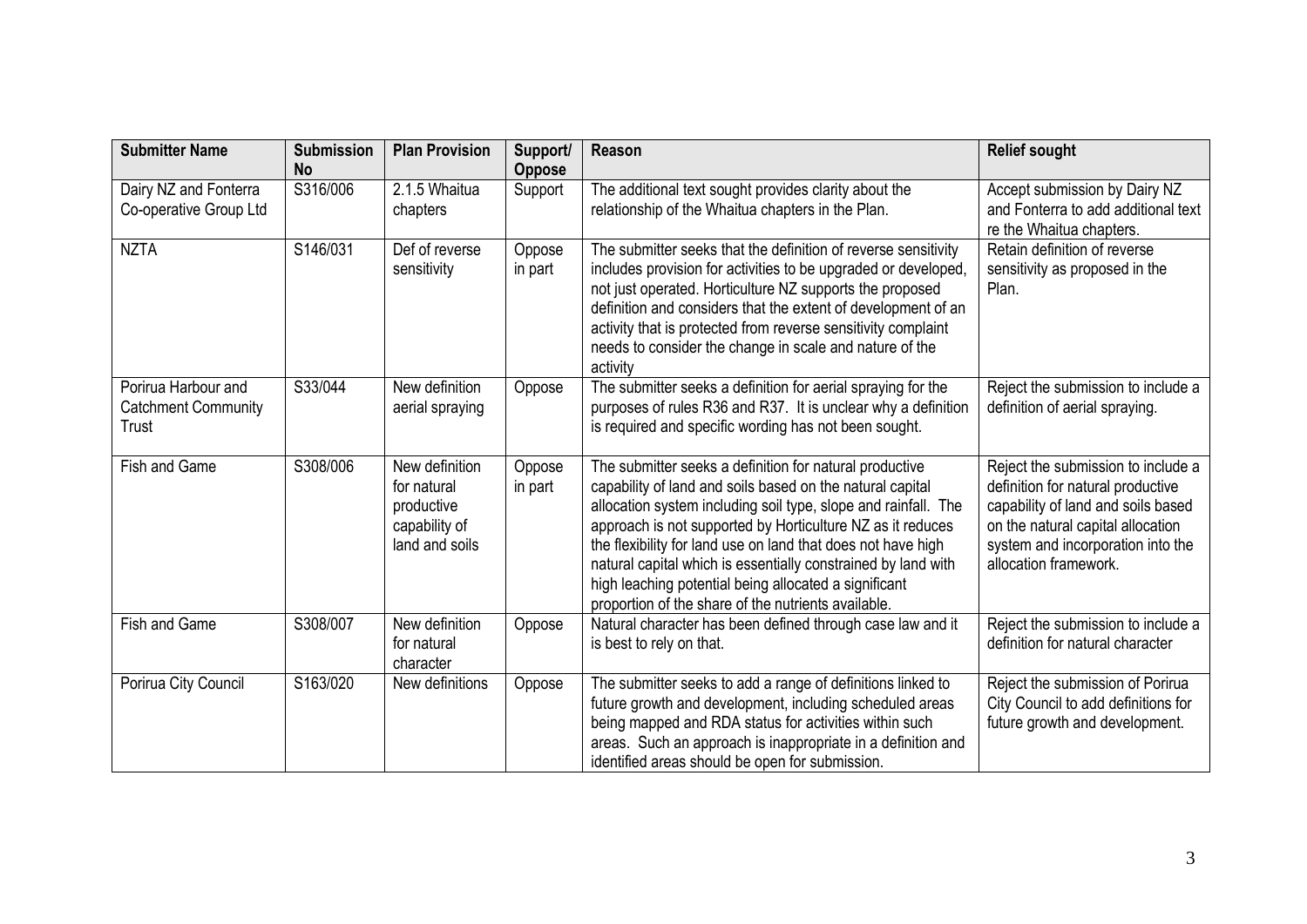| <b>Submitter Name</b>                           | <b>Submission</b><br><b>No</b> | <b>Plan Provision</b>                             | Support/<br><b>Oppose</b> | <b>Reason</b>                                                                                                                                                                                                                                                                                                            | <b>Relief sought</b>                                                                                        |
|-------------------------------------------------|--------------------------------|---------------------------------------------------|---------------------------|--------------------------------------------------------------------------------------------------------------------------------------------------------------------------------------------------------------------------------------------------------------------------------------------------------------------------|-------------------------------------------------------------------------------------------------------------|
| Dairy NZ and Fonterra<br>Co-operative Group Ltd | S316/020                       | Definition<br>stepdown<br>allocation              | Support                   | The submitter seeks to amend the definition to link low flows<br>to protect minimum flows. This is a simpler definition to<br>apply.                                                                                                                                                                                     | Accept submission by Dairy NZ<br>and Fonterra to amend definition<br>of step down allocation.               |
| Wellington Water Ltd                            | S135/027                       | <b>Definition</b><br>stormwater                   | Oppose                    | The submitter seeks to broaden the definition of stormwater<br>to include water that has infiltrated and percolated through<br>soil to a drain and includes groundwater (or to like effect).<br>This considerably extends the scope of the stormwater<br>provisions in the plan and is inappropriate in rural locations. | Reject the submission by<br>Wellington Water Ltd to broaden<br>the definition of stormwater.                |
| <b>Masterton District</b><br>Council            | S367/033                       | Definition<br>stormwater<br>network               | Oppose                    | The submitter seeks to include water races as part of the<br>stormwater network. The definition should be limited to<br>those devices managed by the local authority as part of the<br>stormwater network.                                                                                                               | Reject the submission by<br>Masterton District Council to<br>amend the definition of<br>stormwater network. |
| <b>Federated Farmers</b>                        | S352/051                       | <b>Definition</b><br>surface water<br>body        | Support                   | The change sought seeks to better align the definition with<br>the RMA. This is supported                                                                                                                                                                                                                                | Accept submission of Federated<br>Farmers to amend the definition of<br>surface water body.                 |
| Meridian Energy Ltd                             | S82/007                        | <b>Definition</b><br>upgrade                      | Support                   | The submitter seeks to amend the definition of upgrade but<br>retains the important component that the scale and intensity<br>are the same as the existing activity. It is important that this<br>is retained to ensure that upgrades don't adversely affect<br>other parties.                                           | Amend definition of upgrade as<br>sought by Meridian Energy Ltd.                                            |
| <b>Federated Farmers</b>                        | S352/052                       | Definition<br>vegetation<br>clearance             | Support                   | The change sought seeks to better incorporate that not all<br>vegetation clearance needs to be captured by the definition<br>and rules.                                                                                                                                                                                  | Accept submission of Federated<br>Farmers to amend the definition of<br>vegetation clearance.               |
| <b>Federated Farmers</b>                        | S352/019                       | Definition<br>category 2<br>surface water<br>body | Support                   | The change sought seeks provide greater clarification and<br>link to the relevant rule                                                                                                                                                                                                                                   | Accept submission of Federated<br>Farmers to amend the definition of<br>category 2 surface water body.      |
| The Oil Companies                               | S55/070                        | Definition<br>contaminated<br>land                | Support                   | The change sought seeks provide greater clarification.                                                                                                                                                                                                                                                                   | Accept submission of the Oil<br>Companies to amend the<br>definition of contaminated land                   |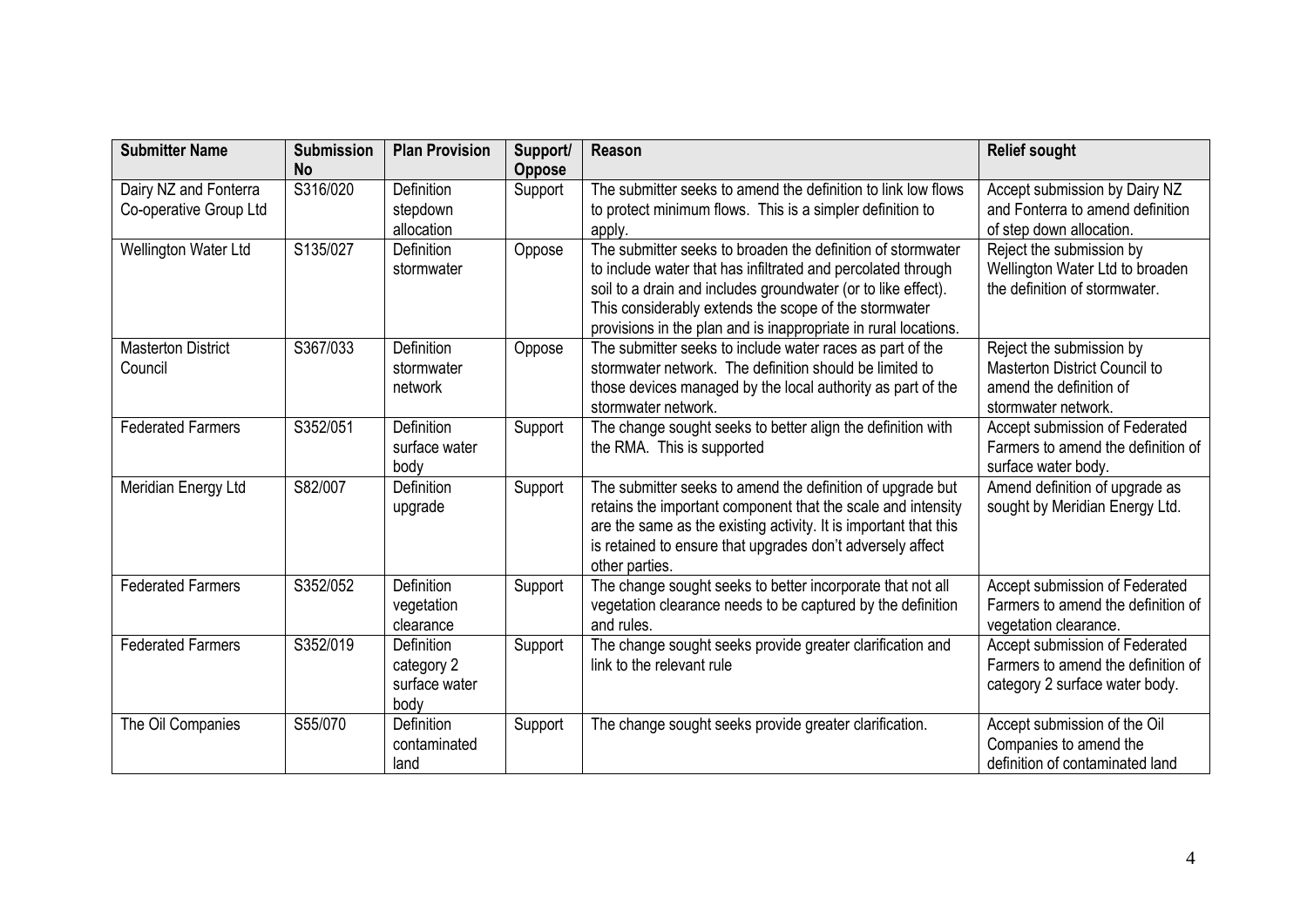| <b>Submitter Name</b>                           | <b>Submission</b><br><b>No</b> | <b>Plan Provision</b>                            | Support/<br>Oppose | <b>Reason</b>                                                                                                                                                                                                                                                                                | <b>Relief sought</b>                                                                                                                                         |
|-------------------------------------------------|--------------------------------|--------------------------------------------------|--------------------|----------------------------------------------------------------------------------------------------------------------------------------------------------------------------------------------------------------------------------------------------------------------------------------------|--------------------------------------------------------------------------------------------------------------------------------------------------------------|
| Beef and Lamb NZ                                | S311/003                       | Definition drain                                 | Support<br>in part | The submitter appears to be seeking clarity as to how<br>various definitions interrelate. Clarification is supported.                                                                                                                                                                        | Clarify the purpose of definition of<br>drain, artificial farm drainage canal<br>and highly modified water course                                            |
| <b>Federated Farmers</b>                        | S352/024                       | Definition<br>earthworks                         | Support<br>in part | Farm drains, dams and tracks should be able to maintained<br>without being included in the earthwork provisions                                                                                                                                                                              | Accept submission of Federated<br>Farmers to amend the definition of<br>earthworks by adding farm drains<br>and farm dams and maintenance<br>of farm tracks. |
| Beef and Lamb NZ                                | S311/007                       | Definition<br>erosion prone<br>land              | Oppose             | The submitter seeks to include all Land that has an erosion<br>(e) classification under the Land Use Capability soil<br>classification system as Erosion prone land regardless of<br>slope. The intent of the rules and definition as proposed is<br>effects based as it is linked to slope. | Reject submission to amend the<br>definition of erosion prone land.                                                                                          |
| <b>Federated Farmers</b>                        | S352/027                       | Definition<br>fertiliser                         | Oppose             | The submitter seeks that lime is excluded for the purpose of<br>Rule R82. If it was excluded then a consent would be<br>required for the application of lime. This is not effects based.                                                                                                     | Reject the submission to delete<br>lime from the definition of fertiliser<br>for the purpose of R82.                                                         |
| Derek Neal                                      | S278/002                       | Definition<br>fertiliser                         | Oppose             | The submitter seeks that lime is excluded from the definition<br>of fertiliser. If it was excluded then a consent would be<br>required for the application of lime. This is not effects based.                                                                                               | Reject the submission to delete<br>lime from the definition of fertiliser.                                                                                   |
| Dairy NZ and Fonterra<br>Co-operative Group Ltd | S316/014                       | Definition of<br>good<br>management<br>practice  | Support            | The changes sought provide clarification and is similar in<br>intent to changes sought by Horticulture NZ.                                                                                                                                                                                   | Accept submission by Dairy NZ<br>and Fonterra to amend the<br>definition of good management<br>practices.                                                    |
| Fertiliser Assoc of NZ                          | S302/007                       | Definition of high<br>risk soils                 | Oppose             | The submitter seeks to amend the definition of by including<br>risk of nutrient leaching. This is not appropriate given how<br>the definition is used in the Plan.                                                                                                                           | Reject the submission to amend<br>the definition of high risk soil as<br>sought by Fertiliser Assoc.                                                         |
| Beef and Lamb NZ                                | S311/005                       | Definition highly<br>modified river or<br>stream | Support<br>in part | The submitter appears to be seeking clarity as to how<br>various definitions interrelate by including the definition within<br>'drain'. Clarification is supported.                                                                                                                          | Clarify the purpose of definition of<br>drain, artificial farm drainage canal<br>and highly modified water course                                            |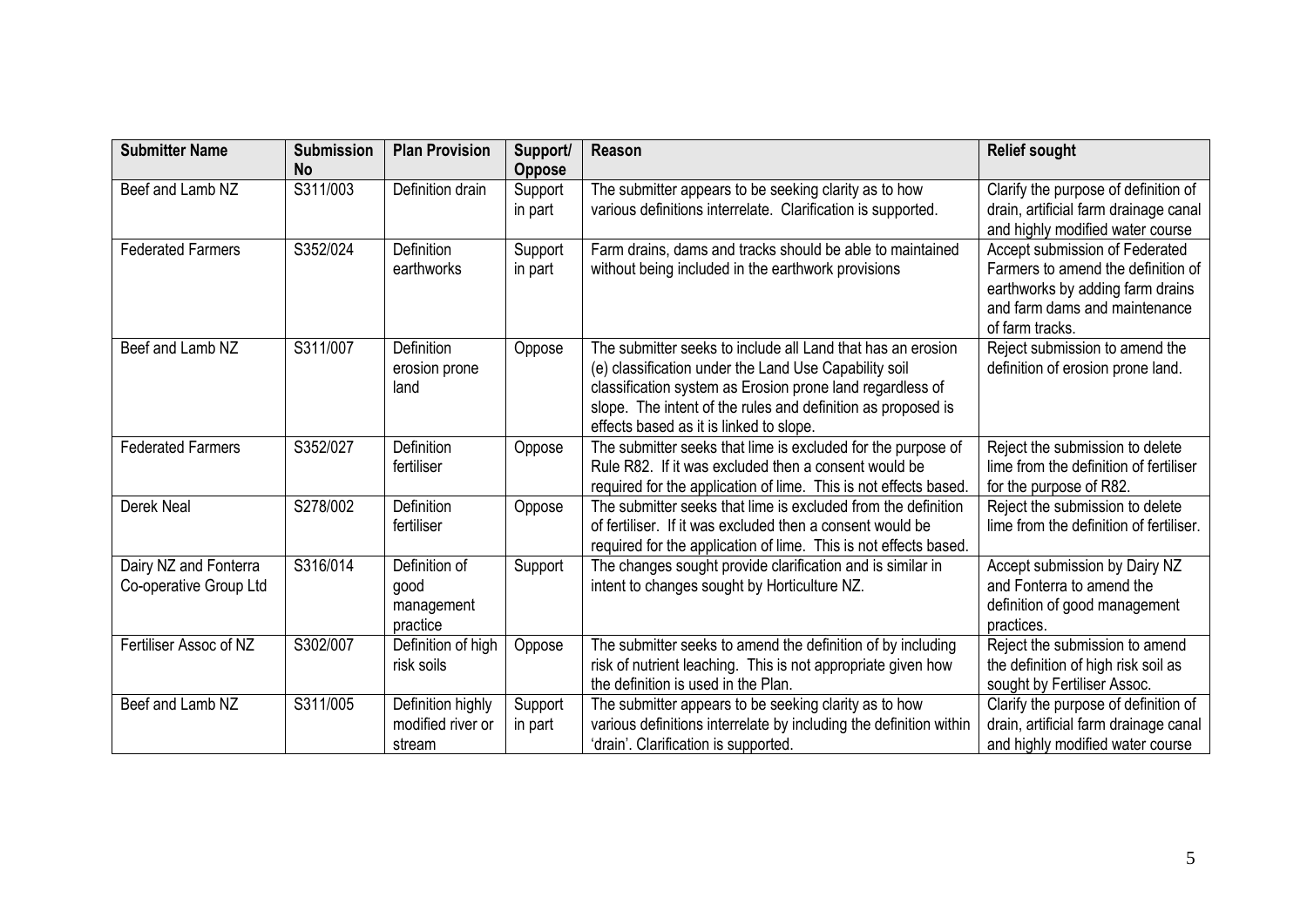| <b>Submitter Name</b>  | <b>Submission</b><br><b>No</b> | <b>Plan Provision</b>                                      | Support/<br><b>Oppose</b> | Reason                                                                                                                                                                                                                                                                                                                                                                                                                                                                             | <b>Relief sought</b>                                                                           |
|------------------------|--------------------------------|------------------------------------------------------------|---------------------------|------------------------------------------------------------------------------------------------------------------------------------------------------------------------------------------------------------------------------------------------------------------------------------------------------------------------------------------------------------------------------------------------------------------------------------------------------------------------------------|------------------------------------------------------------------------------------------------|
| Fish and Game          | S308/039                       | New objectives                                             | Oppose                    | The submitter seeks new objectives and provisions that set<br>numerical targets/limits to achieve a list of matters for water<br>quality identified by the submitter. The objectives for water<br>quality and water quantity should take into account a range<br>of values, including food production and social and economic<br>wellbeing.                                                                                                                                        | Reject submissions to introduce<br>new objectives by Fish and Game.                            |
| Fish and Game          | S308/013                       | Objective O2                                               | Oppose                    | The submitter seeks that recognition of ecosystem health,<br>ecological processes, natural character, and ecosystem<br>services to the economic, social, and cultural aspects be<br>included within Objective O2. The objective is focussed on<br>contribution of land and water to social, economic and<br>cultural wellbeing so specific matters do not need to be<br>listed.                                                                                                    | Reject submissions to amend O2<br>by Fish and Game.                                            |
| Fish and Game          | S308/015                       | Objective O5                                               | Oppose                    | The objective sets out how fresh water bodies will be<br>managed. The submitter seeks to substantially add to the<br>matters listed. The objective should set the overall approach<br>with details in the policy.                                                                                                                                                                                                                                                                  | Reject submissions to amend O5<br>by Fish and Game.                                            |
| Fertiliser Assoc of NZ | S302/011                       | Objective O5                                               | Support<br>in part        | The submitter seeks that recognition is included for primary<br>production in the objective. It would be more consistent with<br>the NPSFM that food production is recognised, as sought by<br>Horticulture NZ.                                                                                                                                                                                                                                                                    | Accept in part the submission and<br>include recognition of food<br>production in Objective O5 |
| Fertiliser Assoc of NZ | S302/014                       | 3.2 Beneficial<br>use and<br>development<br>new objectives | Support                   | The submitter seeks new objectives that provide for the use<br>of land for cultural, social and economic activities that benefit<br>the community and the Region is enabled and provided for<br>within the Plan and an Objective that provides for the<br>efficient and productive use of land for primary production<br>that contributes to the economic wellbeing of the Region and<br>New Zealand. The addition of such objectives would provide<br>better balance in the plan. | Accept the submission to include<br>new objectives as sought by<br>Fertiliser Assoc.           |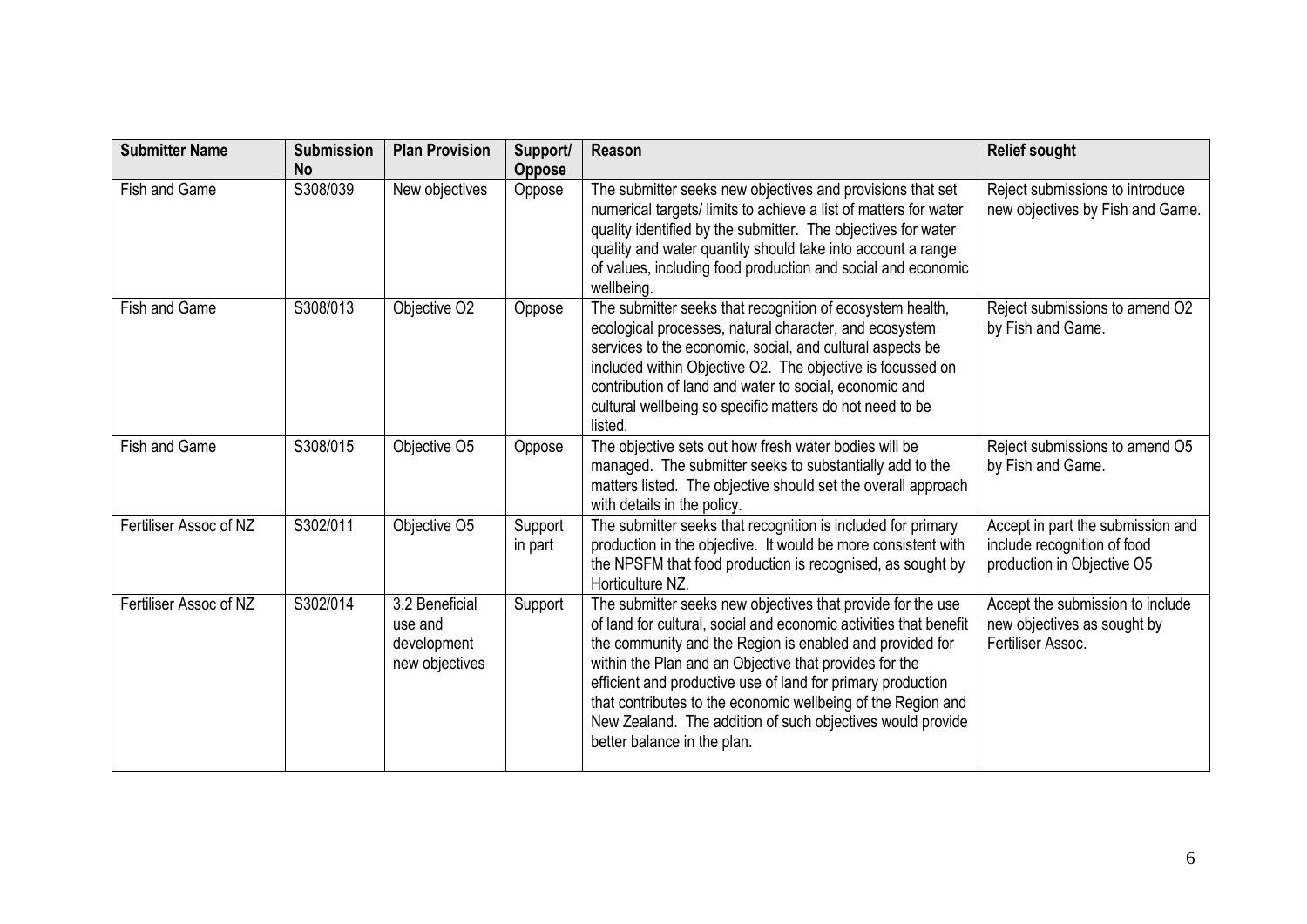| <b>Submitter Name</b>                           | <b>Submission</b><br><b>No</b> | <b>Plan Provision</b>                                      | Support/<br>Oppose | Reason                                                                                                                                                                                                           | <b>Relief sought</b>                                                                          |
|-------------------------------------------------|--------------------------------|------------------------------------------------------------|--------------------|------------------------------------------------------------------------------------------------------------------------------------------------------------------------------------------------------------------|-----------------------------------------------------------------------------------------------|
| Ravensdown Ltd                                  | S310/012                       | 3.2 Beneficial<br>use and<br>development<br>new objectives | Support            | The submitter seeks that a new objective is added to<br>address reverse sensitivity issues. Reverse sensitivity is an<br>important issue that needs to be addressed in the Plan/                                 | Accept the submission to include<br>a new objective as sought by<br>Ravensdown.               |
| <b>Federated Farmers</b>                        | S352/066                       | 3.2 Beneficial<br>use and<br>development<br>new objectives | Support            | The submitter seeks that a new objective is added to<br>address reverse sensitivity issues. Reverse sensitivity is an<br>important issue that needs to be addressed in the Plan/                                 | Accept the submission to include<br>a new objective as sought by<br><b>Federated Farmers.</b> |
| Irrigation NZ                                   | S306/001                       | Objective O8                                               | Support            | The addition of water storage is appropriate to ensure that it<br>is adequately provided for in the Plan.                                                                                                        | Accept the submission by INZ to<br>include water storage in O8.                               |
| Fish and Game                                   | S308/017                       | Objective O8                                               | Oppose             | The objective is in the 'beneficial use and development'<br>section. The matters sought by the submitter are included<br>within other objectives.                                                                | Reject submissions to amend O8<br>by Fish and Game.                                           |
| Dairy NZ and Fonterra<br>Co-operative Group Ltd | S316/029                       | Objective O17                                              | Support            | The submitter seeks a separation between coastal marine<br>waters and freshwater to ensure consistency with provisions<br>in the RMA and NPSFM. This is appropriate and supported.                               | Accept submission by Dairy NZ<br>and Fonterra to amend Objective<br>O <sub>17</sub>           |
| <b>Fish and Game</b>                            | S308/018                       | Objective O17                                              | Oppose             | The objective sets out how natural character will be<br>managed. The submitter seeks to substantially add to the<br>matters listed. The objective should set the overall approach<br>with details in the policy. | Reject submissions to amend O17<br>by Fish and Game.                                          |
| Fish and Game                                   | S308/019                       | Objective O19                                              | Oppose             | The objective sets out how natural processes will be<br>managed. The submitter seeks to substantially add to the<br>matters listed. The objective should set the overall approach<br>with details in the policy. | Reject submissions to amend O19<br>by Fish and Game.                                          |
| Fish and Game                                   | S308/148                       | Table 3.2                                                  | Oppose             | It is important that secondary contact is retained for water<br>bodies where appropriate.                                                                                                                        | Reject submissions to delete<br>Table 3.2 by Fish and Game.                                   |
| Fish and Game                                   | S308/012                       | New objectives,<br>policies and<br>rules                   | Oppose             | The submitter seeks wide ranging changes focused on<br>sports fishing and angling values. These values need to be<br>balanced against all other appropriate values.                                              | Reject submissions to add new<br>objectives, policies and rules by<br>Fish and Game.          |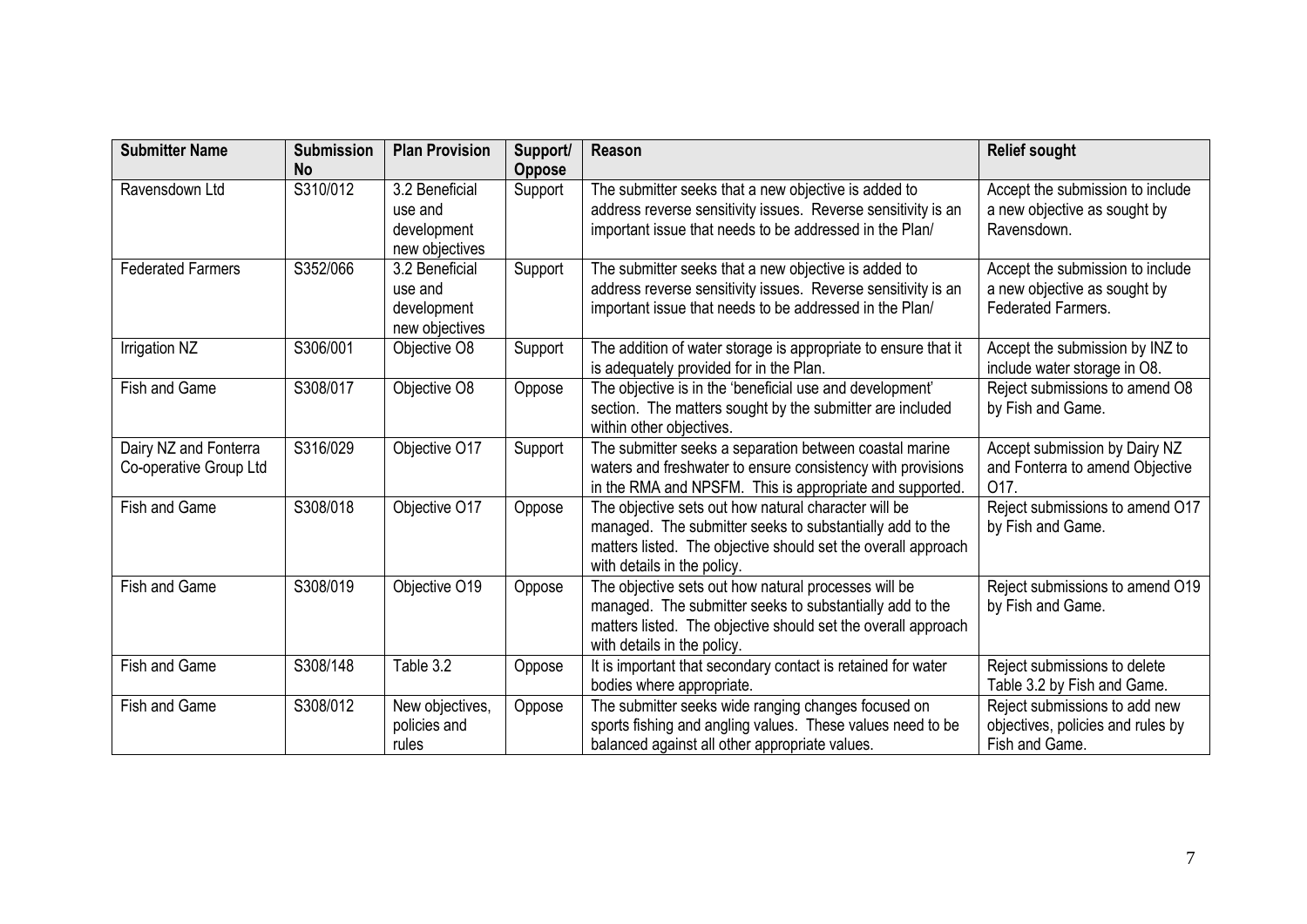| <b>Submitter Name</b>                           | <b>Submission</b><br><b>No</b> | <b>Plan Provision</b>                                               | Support/<br><b>Oppose</b>               | Reason                                                                                                                                                                                                                                                                                                                                                                                               | <b>Relief sought</b>                                                                                               |
|-------------------------------------------------|--------------------------------|---------------------------------------------------------------------|-----------------------------------------|------------------------------------------------------------------------------------------------------------------------------------------------------------------------------------------------------------------------------------------------------------------------------------------------------------------------------------------------------------------------------------------------------|--------------------------------------------------------------------------------------------------------------------|
| Fish and Game                                   | S308/023                       | Objective 24                                                        | Oppose                                  | The submitter seeks to require primary contact recreation<br>values in all water bodies. It is important that secondary<br>contact is retained for water bodies where appropriate.                                                                                                                                                                                                                   | Reject submissions to amend O24<br>by Fish and Game.                                                               |
| Minister of Conservation                        | S75/027                        | Objective O25:<br>Aquatic<br>ecosystem<br>health and<br>mahinga kai | Oppose<br>in part                       | The submitter that all tables are amended to use numeric<br>objectives in preference to narrative objectives, where<br>possible, and replace words such as 'balanced' and<br>'unacceptable' with clear, meaningful terms that support the<br>objective. It is not possible to have numeric objectives for all<br>matters so narrative objectives are required. This is<br>consistent with the NPSFM. | Retain narrative objectives in the<br>tables following Objective 25.                                               |
| Fish and Game                                   | S308/027                       | Objective 25                                                        | Support<br>in part<br>Oppose<br>in part | Separation of aquatic ecosystem health from mahinga kai is<br>supported as they may necessitate different provisions.<br>The relationship of the Whaitua chapters needs to be<br>included but they should not be subservient but provide for<br>catchment specific responses.                                                                                                                        | Separate aquatic ecosystem<br>health from mahinga kai.<br>Retain reference to the Whaitua<br>chapters as notified. |
| Dairy NZ and Fonterra<br>Co-operative Group Ltd | S316/033                       | Objective O25                                                       | Support                                 | Separation of aquatic ecosystem health from mahinga kai is<br>supported as they may necessitate different provisions.<br>The relationship of the Whaitua chapters needs to be<br>included but provide for catchment specific responses.                                                                                                                                                              | Accept submission by Dairy NZ<br>and Fonterra Co-operative Group<br>Ltd to amend Objective 25.                     |
| <b>Masterton District</b><br>Council            | S367/049                       | Objective 27                                                        | Support                                 | The submitter seeks that vegetated riparian margins are<br>established and maintained, where appropriate and<br>necessary. Horticulture NZ supports this approach as<br>vegetated margins is only one tool to achieve the outcome<br>sought and may not be the most appropriate in some<br>situations.                                                                                               | Accept submission by Masterton<br>District Council to amend<br>Objective 27.                                       |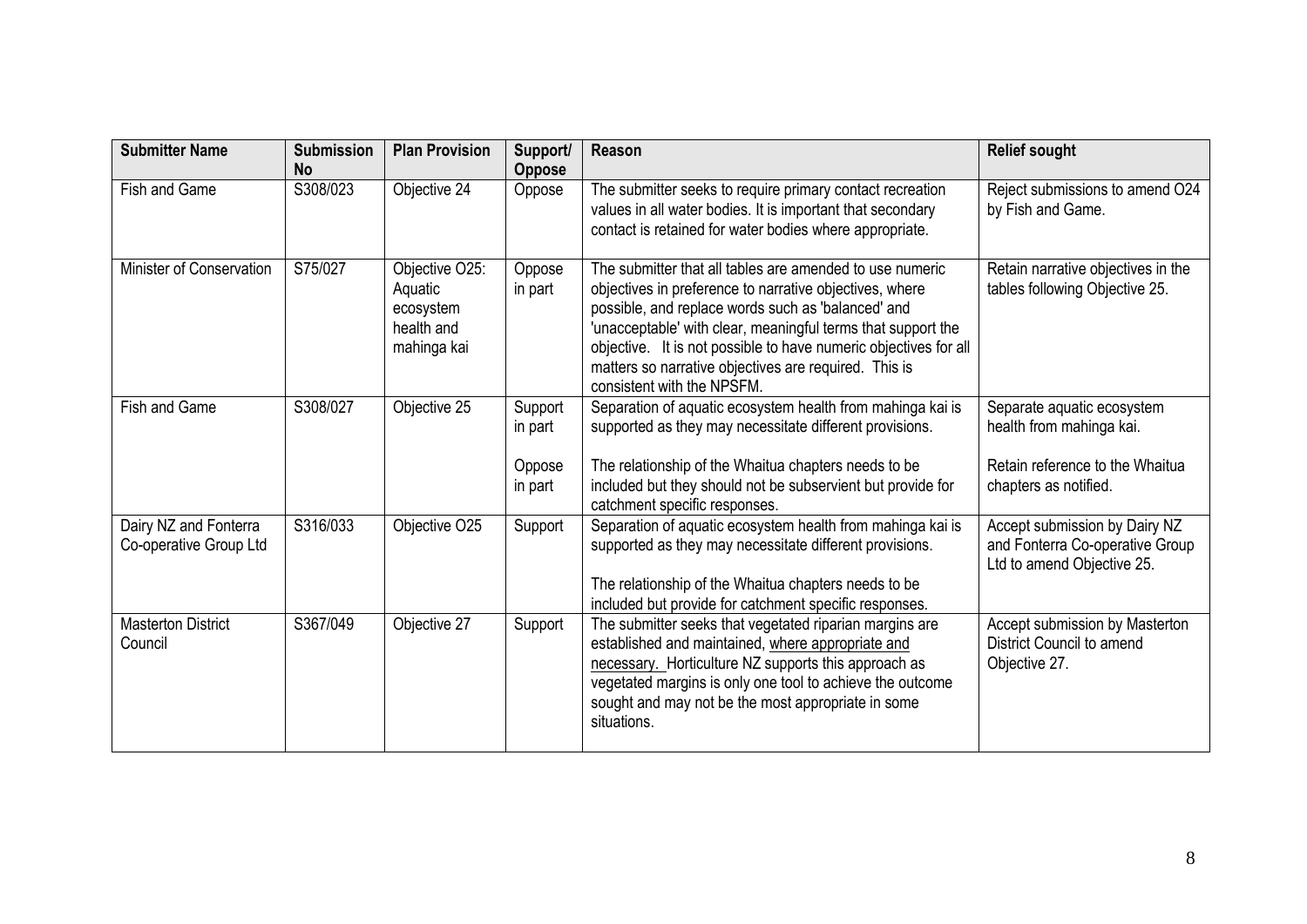| <b>Submitter Name</b>                | <b>Submission</b><br><b>No</b> | <b>Plan Provision</b>      | Support/<br><b>Oppose</b> | Reason                                                                                                                                                                                                                                                                                                                                                                                                                                                                                                            | <b>Relief sought</b>                                                                         |
|--------------------------------------|--------------------------------|----------------------------|---------------------------|-------------------------------------------------------------------------------------------------------------------------------------------------------------------------------------------------------------------------------------------------------------------------------------------------------------------------------------------------------------------------------------------------------------------------------------------------------------------------------------------------------------------|----------------------------------------------------------------------------------------------|
| Fish and Game                        | S308/030                       | Objective 30               | Oppose                    | The submitter seeks changes to provide greater protection or<br>sports fishing and angling values. These values need to be<br>balanced against all other appropriate values.                                                                                                                                                                                                                                                                                                                                      | Reject submissions to add new<br>objectives, policies and rules by<br>Fish and Game.         |
| <b>Masterton District</b><br>Council | S367/051                       | Objective 31               | Support                   | The submitter seeks that the objective is linked to protection<br>from inappropriate use and development which is consistent<br>with the RMA. Clearly specifying the relevant schedules<br>provides certainty for users.                                                                                                                                                                                                                                                                                          | Accept submission by Masterton<br>District Council to amend<br>Objective 31.                 |
| <b>Masterton District</b><br>Council | S367/052                       | Objective 32 -<br>38       | Support                   | The submitter seeks that the objectives are clearly linked to<br>the relevant schedules which provides certainty for users.                                                                                                                                                                                                                                                                                                                                                                                       | Accept submission by Masterton<br>District Council to amend<br>Objectives 32-38 as sought.   |
| <b>Masterton District</b><br>Council | S367/058                       | Objective 32 -<br>38       | Support                   | The submitter seeks that the objectives are clearly linked to<br>the relevant schedules which provides certainty for users.                                                                                                                                                                                                                                                                                                                                                                                       | Accept submission by Masterton<br>District Council to amend<br>Objectives 32-38 as sought.   |
| The Oil Companies                    | S55/005                        | Objective 41               | Support<br>in part        | The change sought is similar in approach to the changes<br>sought by Horticulture NZ.                                                                                                                                                                                                                                                                                                                                                                                                                             | Amend Objective 41 as sought by<br>Horticulture NZ.                                          |
| <b>Federated Farmers</b>             | S352/097                       | 3.8 Air new<br>objective   | Support<br>in part        | The submitter seeks a new objective regarding location of<br>sensitive activities. Horticulture NZ sought a new objective<br>(does not appear to be included in summary) that recognises<br>different background receiving environments to achieve a<br>similar outcome in managing potential for reverse sensitivity                                                                                                                                                                                             | Include new objective as sought<br>by Horticulture NZ.                                       |
| Fish and Game                        | S308/033                       | 3.9 Soil new<br>objectives | Oppose                    | The submitter seeks that Hill country land uses, intensive<br>farming, horticulture, cropping and plantation forestry are<br>regulated to good management practice and output based<br>standards which avoid discharges of sediment to freshwater<br>habitats and ensure that these land use activities include<br>provisions which establish appropriate riparian setback<br>distances.<br>The objective sets out the outcome sought. The matters<br>sought by the submitter are specific methods to achieve the | Reject the submission by Fish and<br>Game to add provisions to<br>regulate specific sectors. |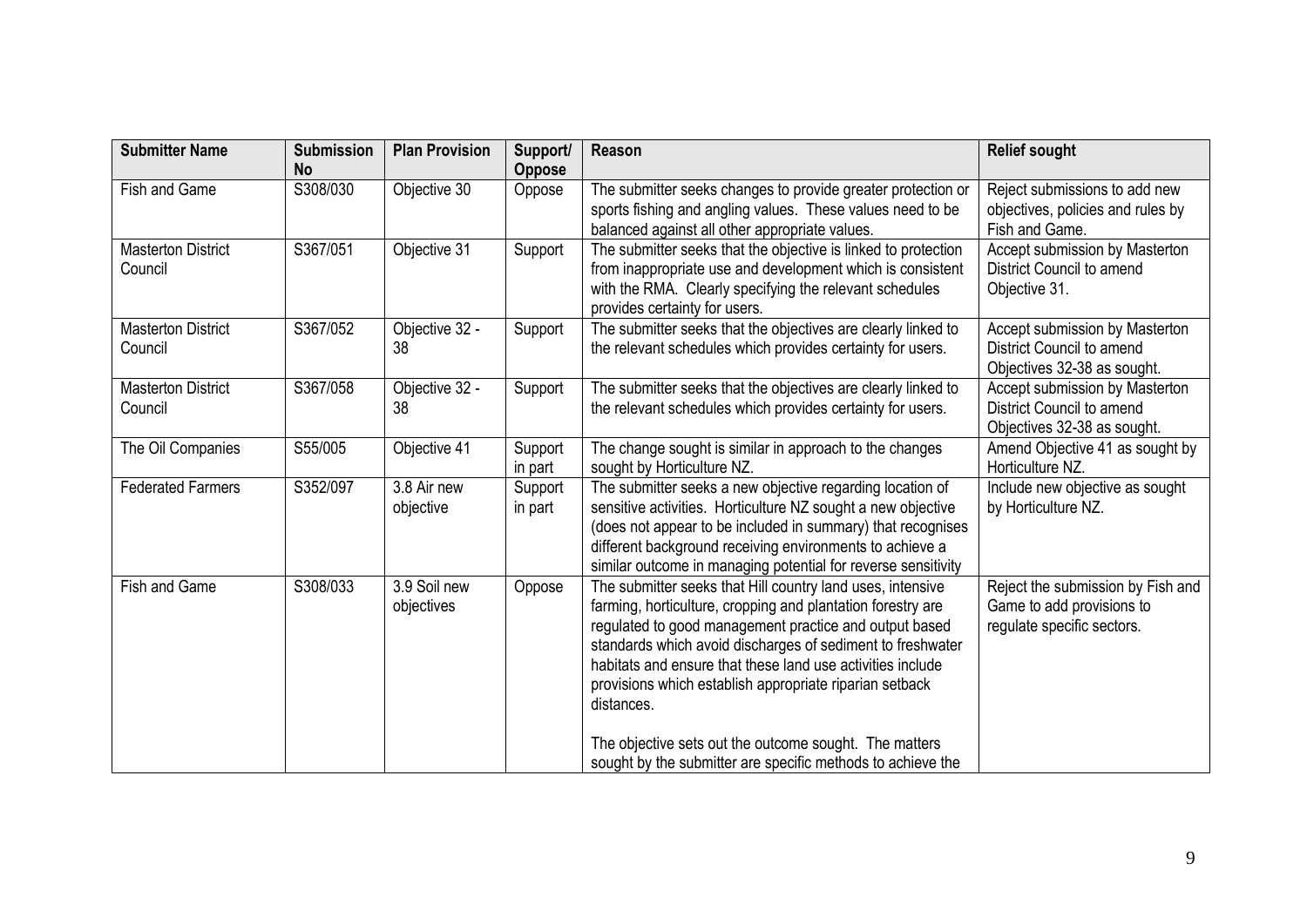| <b>Submitter Name</b> | <b>Submission</b><br><b>No</b> | <b>Plan Provision</b> | Support/                                | Reason                                                                                                                                                                                                                                                                                                                                                                                                                                                                                                                                                                                                                                      | <b>Relief sought</b>                                                                                                             |
|-----------------------|--------------------------------|-----------------------|-----------------------------------------|---------------------------------------------------------------------------------------------------------------------------------------------------------------------------------------------------------------------------------------------------------------------------------------------------------------------------------------------------------------------------------------------------------------------------------------------------------------------------------------------------------------------------------------------------------------------------------------------------------------------------------------------|----------------------------------------------------------------------------------------------------------------------------------|
|                       |                                |                       | <b>Oppose</b>                           | outcomes. The rule framework provides for appropriate<br>measures to manage the potential for adverse effects                                                                                                                                                                                                                                                                                                                                                                                                                                                                                                                               |                                                                                                                                  |
| Fish and Game         | S308/034                       | Objective 42          | Support<br>in part<br>Oppose<br>in part | The submitter seeks that Objective 042 is amended to<br>ensure that: Land use is sustainably managed to protect the<br>life supporting capacity of soils and where degraded to<br>improve soil health and structure. That land use is<br>sustainably managed so as to prevent loss of soils to<br>freshwater habitats to achieve the freshwater objectives set<br>in table 3.4 and 3.4a by 2030.<br>Horticulture NZ supports that life supported capacity of soils<br>is safeguarded but seeks a new objective to better provide<br>for accelerated soil erosion.<br>Objective 44 addresses a number of matters raised by the<br>submitter. | Accept the submission of<br>Horticulture NZ to amend<br>Objective 42 and add a new<br>objective for accelerated soil<br>erosion. |
| NZ Transport Agency   | S146/062                       | Objective 43          | Support<br>in part                      | The submitter seeks that Objective O43 is amended to<br>ensure that Contaminated land is identified and managed to<br>protect human health and the environment from<br>unacceptable contamination related effects.<br>The NES for soil contamination focusses on human health so<br>this should be retained. The Regional Council has the<br>function of identifying contaminated land. It also needs to be<br>clear what the land is being managed for.                                                                                                                                                                                    | Accept in part the submission to<br>amend Objective O43.                                                                         |
| Fish and Game         | S308/034                       | Objective 44          | Oppose                                  | The submitter seeks to Amend objectives O44, O46, and<br>O47, or create new objectives, and create associated                                                                                                                                                                                                                                                                                                                                                                                                                                                                                                                               | Reject the submission to amend<br>O44, O46, and O47, or create                                                                   |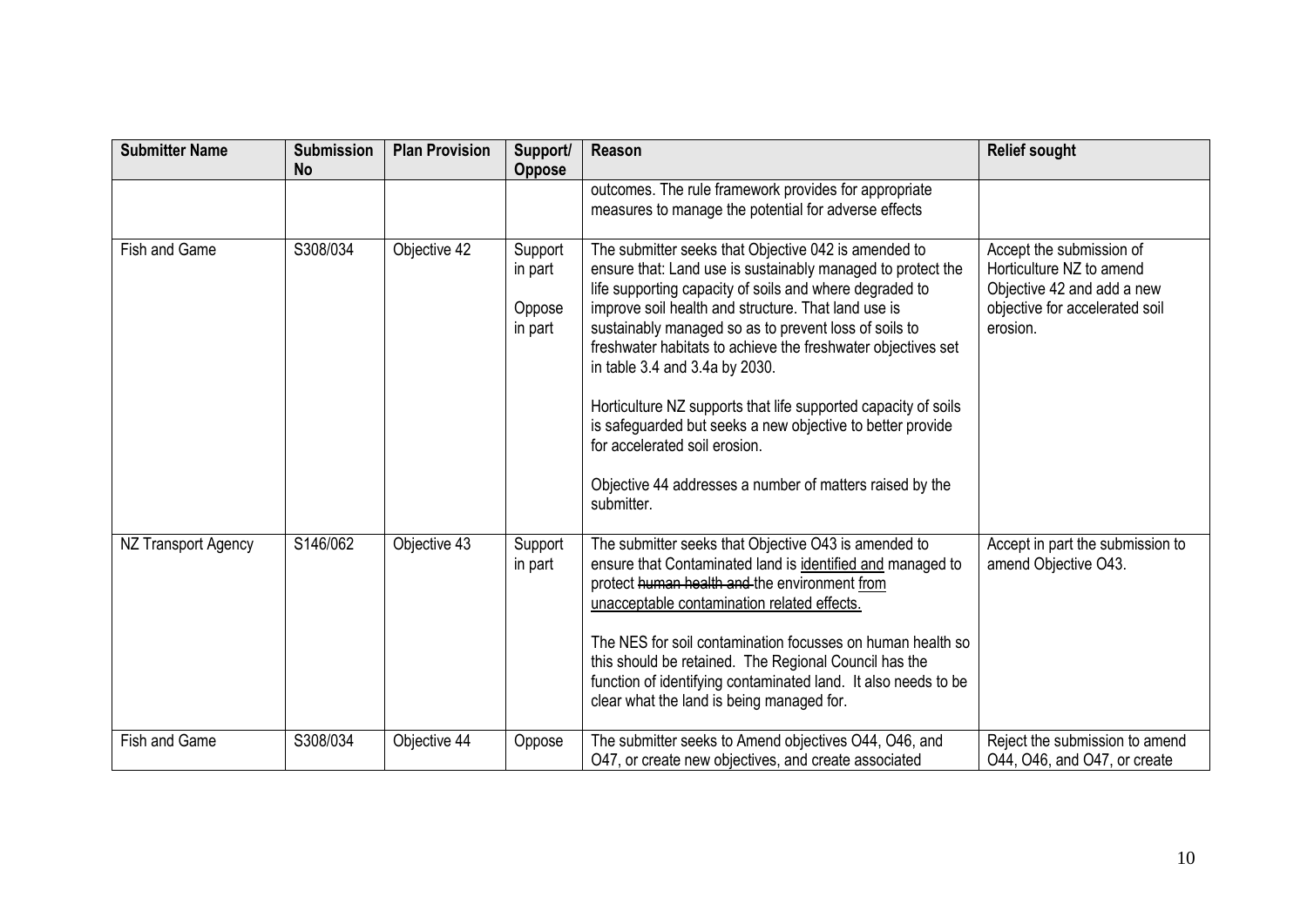| <b>Submitter Name</b> | <b>Submission</b><br><b>No</b> | <b>Plan Provision</b> | Support/<br><b>Oppose</b> | Reason                                                                                                                                                                                                                                                                                          | <b>Relief sought</b>                                                                                                                                                                                                                    |
|-----------------------|--------------------------------|-----------------------|---------------------------|-------------------------------------------------------------------------------------------------------------------------------------------------------------------------------------------------------------------------------------------------------------------------------------------------|-----------------------------------------------------------------------------------------------------------------------------------------------------------------------------------------------------------------------------------------|
|                       |                                |                       |                           | policies and rules to manage the impacts of water takes, land<br>use and ancillary discharge activities on freshwater.<br>These matters are appropriately managed in the Plan.                                                                                                                  | new objectives, and create<br>associated policies and rules to<br>manage the impacts of water<br>takes, land use and ancillary<br>discharge activities on freshwater.                                                                   |
| The Oil Companies     | S55/008                        | Objective 46          | Support<br>in part        | Horticulture NZ has sought changes to O46 but the focus on<br>adverse effects as sought by the submitter is appropriate.                                                                                                                                                                        | Amend O46 as sought by<br>Horticulture NZ and the Oil<br>Companies.                                                                                                                                                                     |
| Fish and Game         | S308/035                       | Objective 46          | Oppose                    | The submitter seeks to Amend objectives O44, O46, and<br>O47, or create new objectives, and create associated<br>policies and rules to manage the impacts of water takes, land<br>use and ancillary discharge activities on freshwater.<br>These matters are appropriately managed in the Plan. | Reject the submission to amend<br>O44, O46, and O47, or create<br>new objectives, and create<br>associated policies and rules to<br>manage the impacts of water<br>takes, land use and ancillary<br>discharge activities on freshwater. |
| Ravensdown            | S310/019                       | Objective 47          | Support<br>in part        | The focus on good management practice is supported.                                                                                                                                                                                                                                             | Include use of good management<br>practice in Objective 47.                                                                                                                                                                             |
| Fish and Game         | S308/036                       | Objective 47          | Oppose                    | The submitter seeks to Amend objectives O44, O46, and<br>O47, or create new objectives, and create associated<br>policies and rules to manage the impacts of water takes, land<br>use and ancillary discharge activities on freshwater.<br>These matters are appropriately managed in the Plan. | Reject the submission to amend<br>O44, O46, and O47, or create<br>new objectives, and create<br>associated policies and rules to<br>manage the impacts of water<br>takes, land use and ancillary<br>discharge activities on freshwater. |
| Ravensdown            | S310/020                       | Objective 51          | Support                   | The focus on avoiding, remedying or mitigating adverse<br>effects is supported.                                                                                                                                                                                                                 |                                                                                                                                                                                                                                         |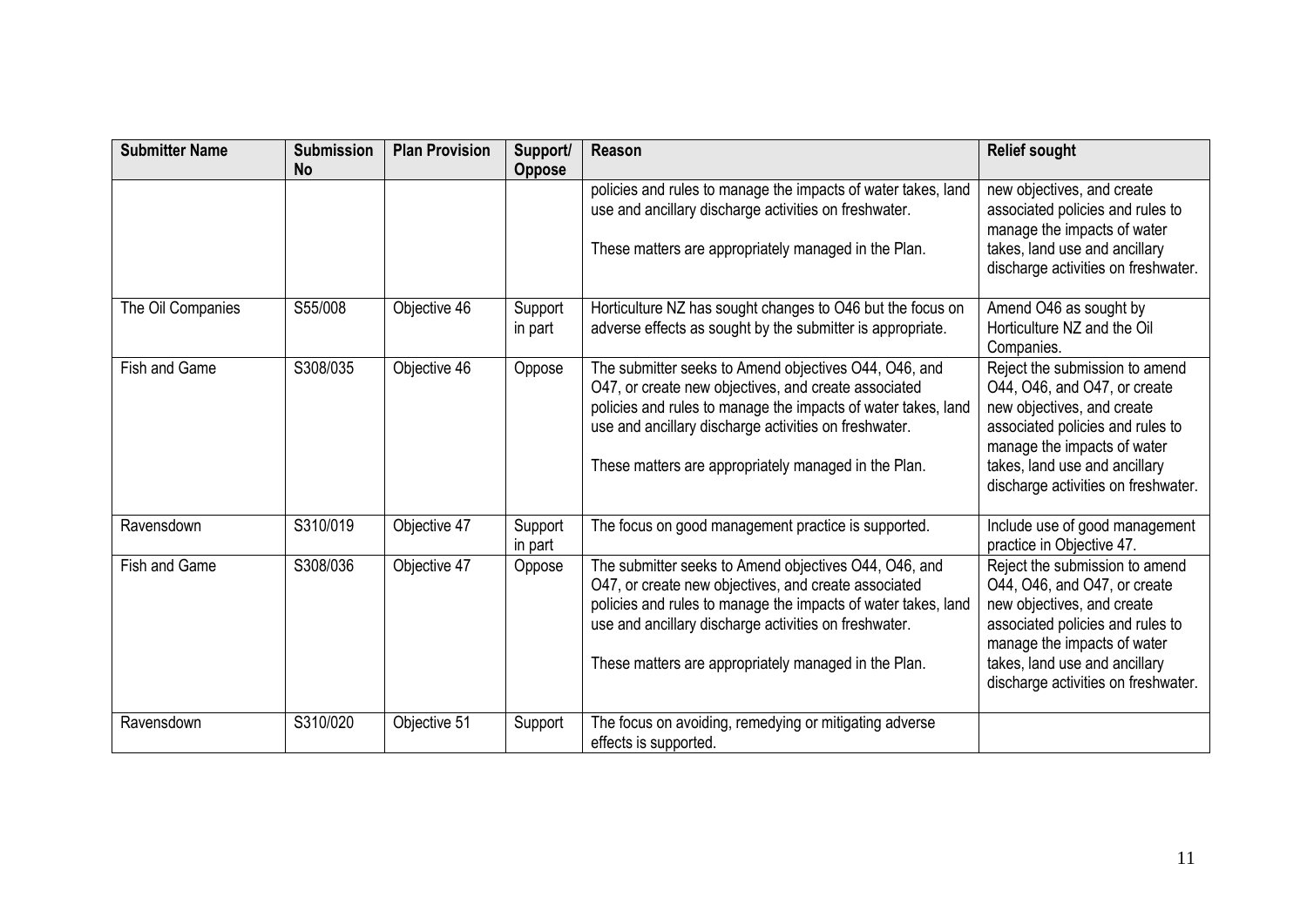| <b>Submitter Name</b>                                 | <b>Submission</b><br><b>No</b> | <b>Plan Provision</b> | Support/<br><b>Oppose</b> | Reason                                                                                                                                                                                                                                                                                                                                                                                                                                                                                                                                                                                                                       | <b>Relief sought</b>                                                                                              |
|-------------------------------------------------------|--------------------------------|-----------------------|---------------------------|------------------------------------------------------------------------------------------------------------------------------------------------------------------------------------------------------------------------------------------------------------------------------------------------------------------------------------------------------------------------------------------------------------------------------------------------------------------------------------------------------------------------------------------------------------------------------------------------------------------------------|-------------------------------------------------------------------------------------------------------------------|
| Wairarapa Water User's<br><b>Incorporated Society</b> | S124/006                       | Objective 52          | Support                   | The changes sought improve the objective                                                                                                                                                                                                                                                                                                                                                                                                                                                                                                                                                                                     |                                                                                                                   |
| Fish and Game                                         | S308/038                       | Objective 52          | Oppose                    | The submitter seeks that objective O52 is amended to<br>ensure that water take and use is 1) necessary, 2)<br>reasonable, and where it is both necessary and reasonable it<br>is 3) efficient. Include numerical criteria for technical<br>efficiency and for what is considered reasonable.<br>The provisions in the Plan provide for these matters so<br>amendments are not required.                                                                                                                                                                                                                                      | Reject submission by Fish and<br>Game to amend Objective 52.                                                      |
| Beef and Lamb NZ                                      | S311/002                       | New policy            | Support                   | The submitter seeks a new nutrient allocation policy based<br>on a set of principles included in the submission.<br>Horticulture NZ accepts some of the principles as being<br>appropriate but has concerns about the natural capital of<br>soils being the primary consideration when establishing an<br>allocation. Natural capital or an LUC type approach does not<br>take into account the capacity of soils for different crops so a<br>blanket natural capital approach may not be appropriate<br>depending on what is being grown (eg grapes vs<br>vegetables). The use of good management practice is<br>supported. | Ensure that Principles 1-4 and 6-<br>14 are incorporated into the<br>nutrient allocation approach in the<br>Plan. |
| Dairy NZ and Fonterra<br>Co-operative Group Ltd       | S316/042                       | Policy P3             | Support                   | The splitting of the policy into one for the coastal<br>environment and another for other areas provides for the<br>different management regimes for the respective areas.                                                                                                                                                                                                                                                                                                                                                                                                                                                   | Accept the submission by Dairy<br>NZ and Fonterra Co-operative<br>Group Ltd to amend P#.                          |
| Fish and Game                                         | S308/043                       | Policy P4             | Oppose                    | The submitter seeks that the policy is deleted and replaced<br>with a policy that seeks to avoid a range of adverse effects.<br>Such an approach would effectively prohibit a range of<br>activities in the region that can be appropriately managed.                                                                                                                                                                                                                                                                                                                                                                        | Reject submission by Fish and<br>Game to amend Policy P4.                                                         |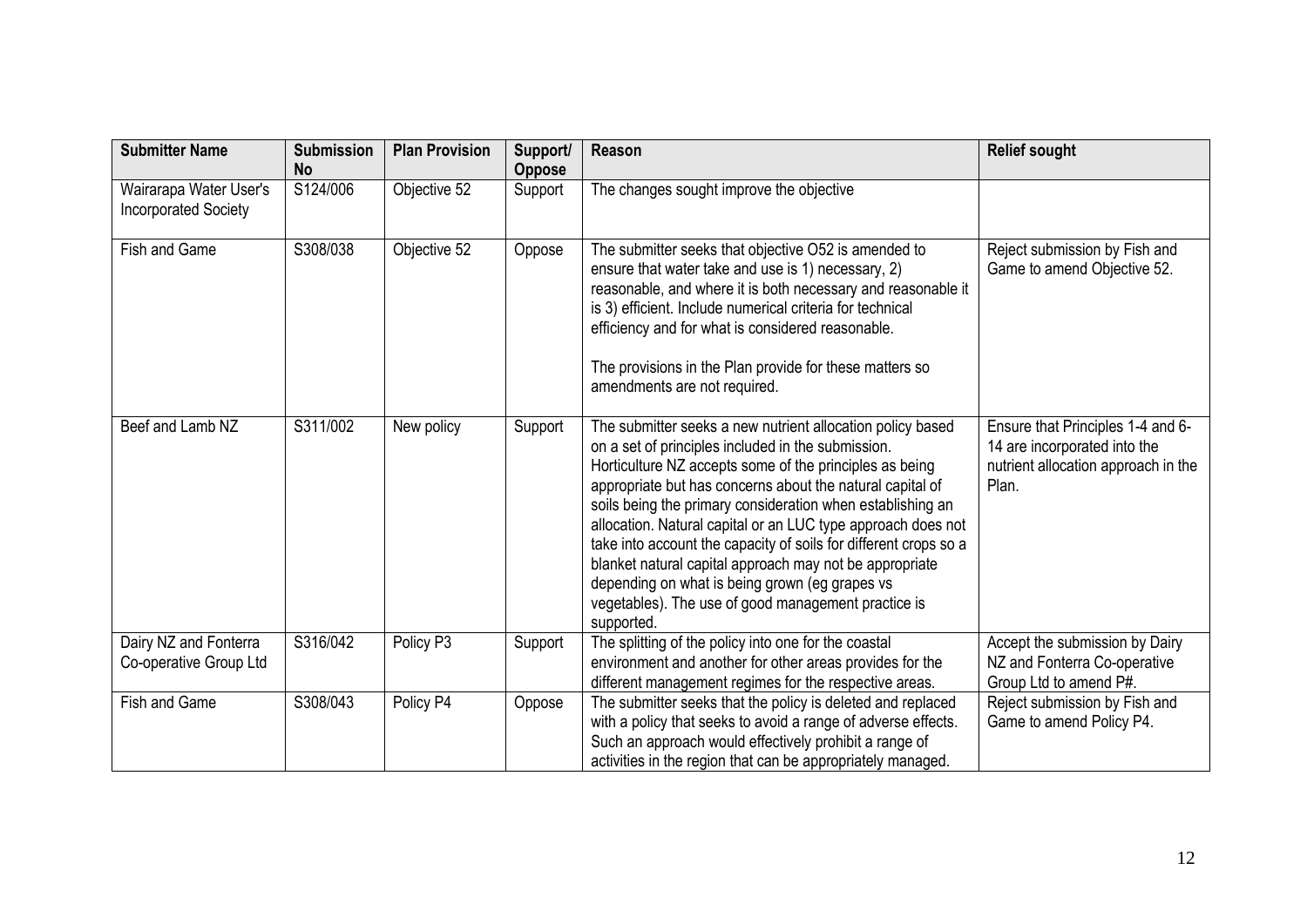| <b>Submitter Name</b>                           | <b>Submission</b><br><b>No</b> | <b>Plan Provision</b>                                  | Support/<br><b>Oppose</b> | Reason                                                                                                                                                                                                                           | <b>Relief sought</b>                                                                                 |
|-------------------------------------------------|--------------------------------|--------------------------------------------------------|---------------------------|----------------------------------------------------------------------------------------------------------------------------------------------------------------------------------------------------------------------------------|------------------------------------------------------------------------------------------------------|
| The Oil Companies                               | S55/013                        | Policy P5                                              | Support                   | The submitter seeks that the policy is amended to add<br>"where evidence can be produced of adverse effects<br>attributable to the exercise of the consent." This is supported<br>as it identifies when a review is appropriate. | Accept the submission by the Oil<br>Companies to amend Policy P5.                                    |
| Fish and Game                                   | S308/045                       | Policy P6                                              | Oppose                    | The Whaitua process will determine if common expiry dates<br>are appropriate.                                                                                                                                                    | Reject the submission to include<br>common expiry dates.                                             |
| <b>Federated Farmers</b>                        | S352/114                       | Policy P6.                                             | Support                   | A common review date is appropriate, rather than common<br>expiry dates.                                                                                                                                                         | Accept the submission to include<br>common review dates.                                             |
| <b>Federated Farmers</b>                        | S352/126                       | 4.2 Beneficial<br>use and<br>development<br>New policy | Support                   | Provision for irrigation and water storage are important for<br>the region and need to be provided for in the Plan                                                                                                               | Add a new policy as sought to<br>provide for irrigation and water<br>storage.                        |
| <b>Federated Farmers</b>                        | S352/129                       | 4.2 Beneficial<br>use and<br>development<br>New policy | Support                   | A policy to provide recognition of reverse sensitivity is<br>supported as it is an important issue for primary producers.                                                                                                        | Add a new policy as sought to<br>recognise reveres sensitivity.                                      |
| <b>Federated Farmers</b>                        | S352/125                       | 4.2 Beneficial<br>use and<br>development<br>New policy | Support                   | Provision for primary production is important for the region<br>and need to be provided for in the Plan                                                                                                                          | Add a new policy as sought to<br>provide for primary production.                                     |
| <b>Fish and Game</b>                            | S308/049                       | Policy P10                                             | Oppose                    | It is important that secondary contact is retained for water<br>bodies where appropriate.                                                                                                                                        | Reject submission to amend<br>Policy P10.                                                            |
| Dairy NZ and Fonterra<br>Co-operative Group Ltd | S316/047                       | Policy P11                                             | Support                   | Provisions for water storage are important for the region and<br>the changes sought to the policy assist.                                                                                                                        | Accept the submission by Dairy<br>NZ and Fonterra to amend Policy<br>P11.                            |
| <b>Wellington Electricity</b><br>Lines Ltd      | S126/015                       | Policy P12                                             | Oppose<br>in part         | Horticulture NZ does not support that local distribution lines<br>be classed as regionally significant infrastructure - rather<br>focussing on lines which are critical to the whole region.                                     | Ensure that local distribution lines<br>are not classed as regionally<br>significant infrastructure. |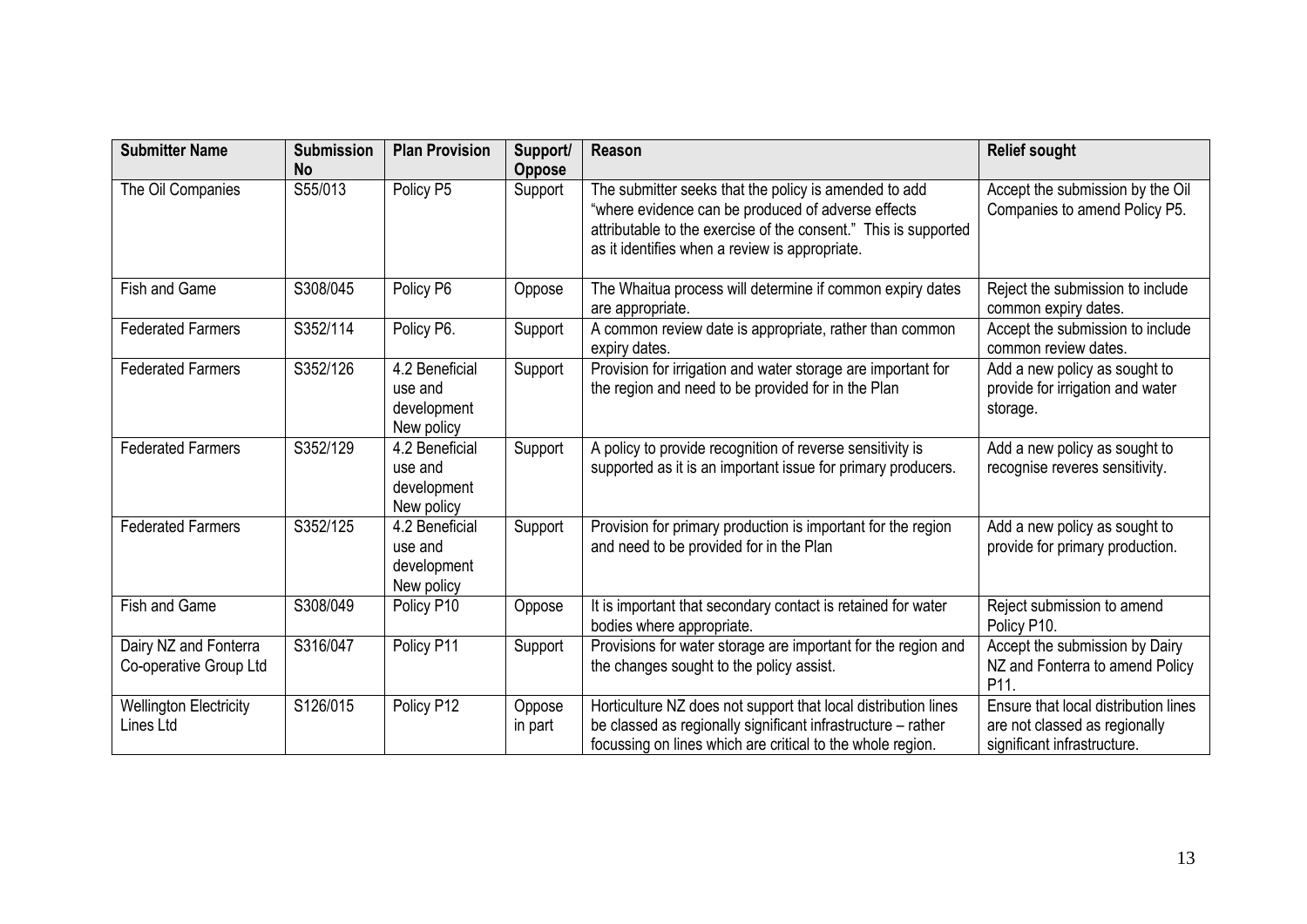| <b>Submitter Name</b>         | <b>Submission</b> | <b>Plan Provision</b> | Support/      | <b>Reason</b>                                                                                                               | <b>Relief sought</b>                   |
|-------------------------------|-------------------|-----------------------|---------------|-----------------------------------------------------------------------------------------------------------------------------|----------------------------------------|
|                               | <b>No</b>         |                       | <b>Oppose</b> |                                                                                                                             |                                        |
| <b>Wellington Electricity</b> | S126/016          | Policy P13            | Oppose        | Horticulture NZ does not support that local distribution lines                                                              | Ensure that local distribution lines   |
| Lines Ltd                     |                   |                       | in part       | be classed as regionally significant infrastructure - rather                                                                | are not classed as regionally          |
|                               |                   |                       |               | focussing on lines which are critical to the whole region.                                                                  | significant infrastructure.            |
| <b>Wellington Electricity</b> | S126/017          | Policy P14            | Oppose        | Horticulture NZ does not support that local distribution lines                                                              | Ensure that local distribution lines   |
| Lines Ltd                     |                   |                       | in part       | be classed as regionally significant infrastructure - rather                                                                | are not classed as regionally          |
|                               |                   |                       |               | focussing on lines which are critical to the whole region.                                                                  | significant infrastructure.            |
| Dairy NZ and Fonterra         | S316/050          | Policy P14            | Support       | The submitter seeks that primary production is included in                                                                  | Ensure that the existence of           |
| Co-operative Group Ltd        |                   |                       | in part       | Policy P14. Horticulture NZ has sought that a new policy be                                                                 | incompatible activities to primary     |
|                               |                   |                       |               | included for primary production activities. It is important that                                                            | production is recognised in the        |
|                               |                   |                       |               | the existence of incompatible activities to primary production                                                              | Plan.                                  |
|                               | S146/090          |                       |               | is recognised in the Plan.                                                                                                  |                                        |
| <b>NZTA</b>                   |                   | Policy P25            | Support       | The changes sought provide better balance in the policy and                                                                 | Amend Policy P25 as sought by          |
|                               |                   |                       |               | avoid the use of 'avoid' as a consequence of the King<br>Salmon decision                                                    | NZTA.                                  |
| <b>Forest and Bird</b>        | S353/066          |                       |               |                                                                                                                             |                                        |
|                               |                   | Policy P25            | Oppose        | The change from coastal marine area to coastal environment<br>raises issues as coastal environment is not defined so is not | Reject the submission by Forest        |
|                               |                   |                       |               | clear what land the policy would apply to.                                                                                  | and Bird to amend Policy P25.          |
| <b>NZTA</b>                   | S146/094          | Policy P31            |               |                                                                                                                             |                                        |
|                               |                   |                       | Support       | The changes sought provide better balance in the policy by                                                                  | Amend Policy P31 as sought by<br>NZTA. |
| <b>Federated Farmers</b>      | S352/145          | Policy P37            | Support       | use of avoid, remedy or mitigate.<br>Recognition of the sediment trapping functions of wetland is                           | Amend Policy P37 as sought by          |
|                               |                   |                       |               | supported                                                                                                                   | <b>Federated Farmers.</b>              |
| Dairy NZ and Fonterra         | S316/063          | Policy P48            | Support       | The changes sought provide better balance in the policy by                                                                  | Amend Policy P48 as sought by          |
| Co-operative Group Ltd        |                   |                       |               | providing a separation of different issues                                                                                  | Dairy NZ and Fonterra.                 |
| <b>NZTA</b>                   | S146/110          | Policy P52            |               | The changes sought provide better balance in the policy by                                                                  | Amend Policy P52 as sought by          |
|                               |                   |                       | Support       | use of avoid, remedy or mitigate.                                                                                           | NZTA.                                  |
| Fish and Game                 | S308/060          |                       |               |                                                                                                                             |                                        |
|                               |                   | Policy P63            | Oppose        | It is important that secondary contact is retained for water                                                                | Reject submission to amend             |
|                               |                   |                       |               | bodies where appropriate.                                                                                                   | Policy P63.                            |
| Ravensdown Ltd                | S310/033          | Policy P65            | Support       | The submitter seeks that the policy be amended to focus on                                                                  | Amend Policy P65 as sought by          |
|                               |                   |                       |               | managing adverse effects                                                                                                    | Ravensdown Ltd.                        |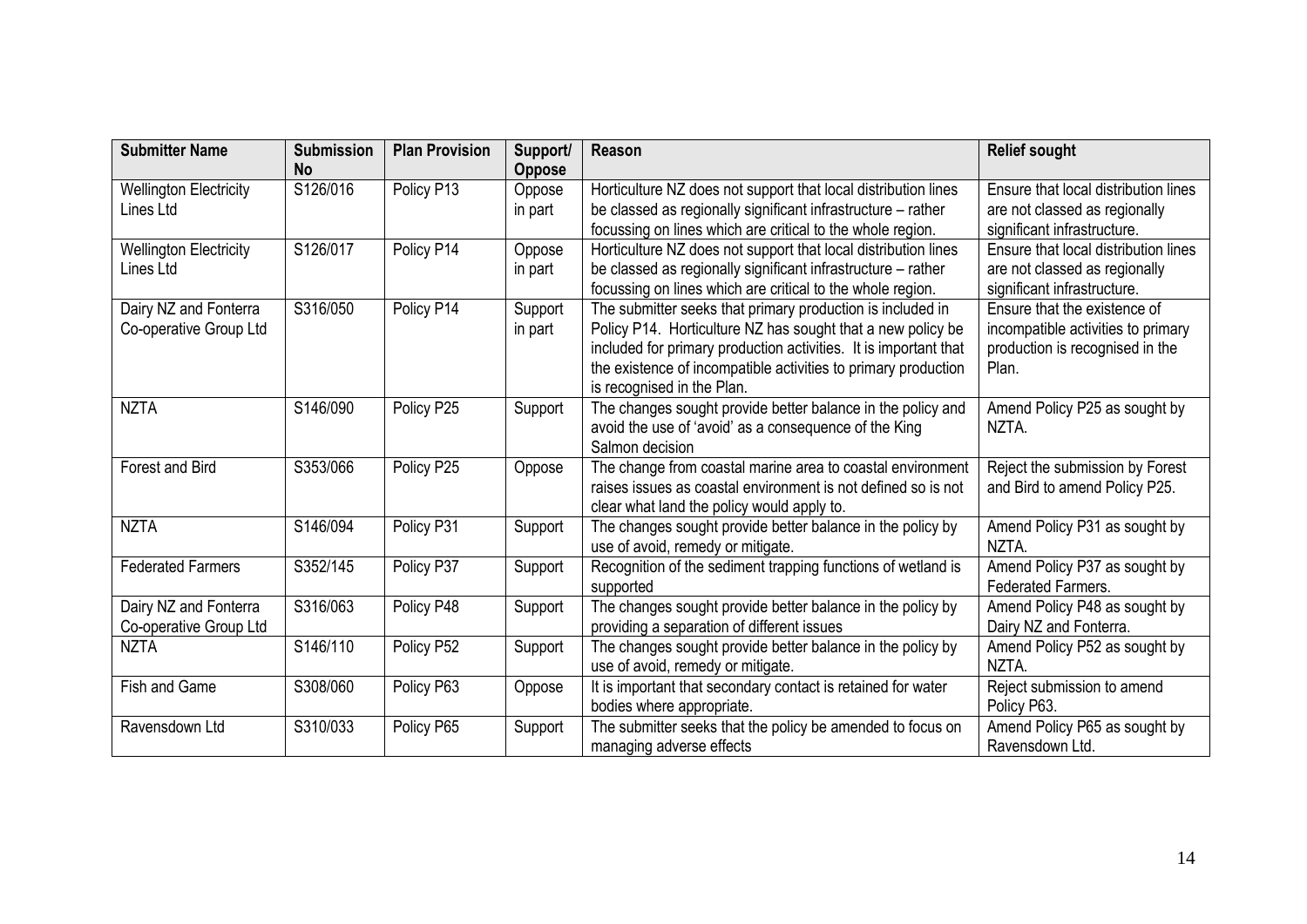| <b>Submitter Name</b>                           | <b>Submission</b><br><b>No</b> | <b>Plan Provision</b> | Support/<br><b>Oppose</b> | <b>Reason</b>                                                                                                                                                                                                                                    | <b>Relief sought</b>                                                       |
|-------------------------------------------------|--------------------------------|-----------------------|---------------------------|--------------------------------------------------------------------------------------------------------------------------------------------------------------------------------------------------------------------------------------------------|----------------------------------------------------------------------------|
| Fish and Game                                   | S308/062                       | Policy P65            | Oppose                    | The submitter seeks wide ranging changes including new<br>policies, as it is not considered that the policy framework will<br>achieve the outcomes the submitter seeks.                                                                          | Reject the submission of Fish and<br>Game to add new policies.             |
| Ravensdown Ltd                                  | S310/034                       | Policy P67            | Support                   | The submitter seeks that the policy be amended to focus on<br>managing the activity                                                                                                                                                              | Amend Policy P67 as sought by<br>Ravensdown Ltd.                           |
| <b>Carterton District Council</b>               | S301/042                       | Policy P69            | Oppose                    | Deleting 'to the extent practicable' as sought by the submitter<br>means that all adverse effects would have to be avoided.<br>regardless of the circumstances or situation.                                                                     | Reject submission to amend<br>Policy P69 by Carterton District<br>Council. |
| <b>Fertiliser Assoc</b>                         | S302/052                       | Policy P90            | Support<br>in part        | Horticulture NZ seeks that Policy P90 is retained but<br>changes sought by the submitter improve the policy be<br>reference to HSNO                                                                                                              | Accept submission to change<br>Policy P90 by Fertiliser Assoc.             |
| Fish and Game                                   | S308/061                       | Policy P96            | Oppose                    | The submitter seeks wide ranging changes including new<br>policies, as it is not considered that the policy framework will<br>achieve the outcomes the submitter seeks.                                                                          | Reject the submission of Fish and<br>Game to add new policies.             |
| Forest and Bird                                 | S353/102                       | Policy P96            | Oppose                    | The policy should stand alone rather than reference back to<br>Policy P65.                                                                                                                                                                       | Reject the submission by Forest<br>and Bird to amend Policy P96.           |
| <b>NZTA</b>                                     | S146/122                       | Policy P97            | Support                   | The changes sought are effects based and supported.                                                                                                                                                                                              | Accept changes to Policy P97<br>sought by NZTA.                            |
| Porirua City Council                            | S163/074                       | Policy P97            | Oppose                    | Good management practice is defined in the Plan so<br>provides guidance as to what good management practices<br>are being referred to.                                                                                                           | Reject the submission by Porirua<br>City Council to amend Policy P97.      |
| <b>Federated Farmers</b>                        | S352/175                       | Policy P100           | Support                   | The changes sought by the submitter clarify the intent of the<br>policy. Riparian setbacks are a good management practice<br>that may be appropriate in some situations but shouldn't be<br>given priority over other mechanisms.                | Accept the submission by<br>Federated Farmers to amend<br>Policy P100.     |
| Dairy NZ and Fonterra<br>Co-operative Group Ltd | S316/069                       | Policy P101           | Oppose                    | Riparian setbacks are a good management practice that may<br>be appropriate in some situations but shouldn't be given<br>priority over other mechanisms so inclusion of cultivation in<br>Policy P101 and deleting Policy P100 is not supported. | Reject the submission of Dairy NZ<br>and Fonterra to amend Policy<br>P101. |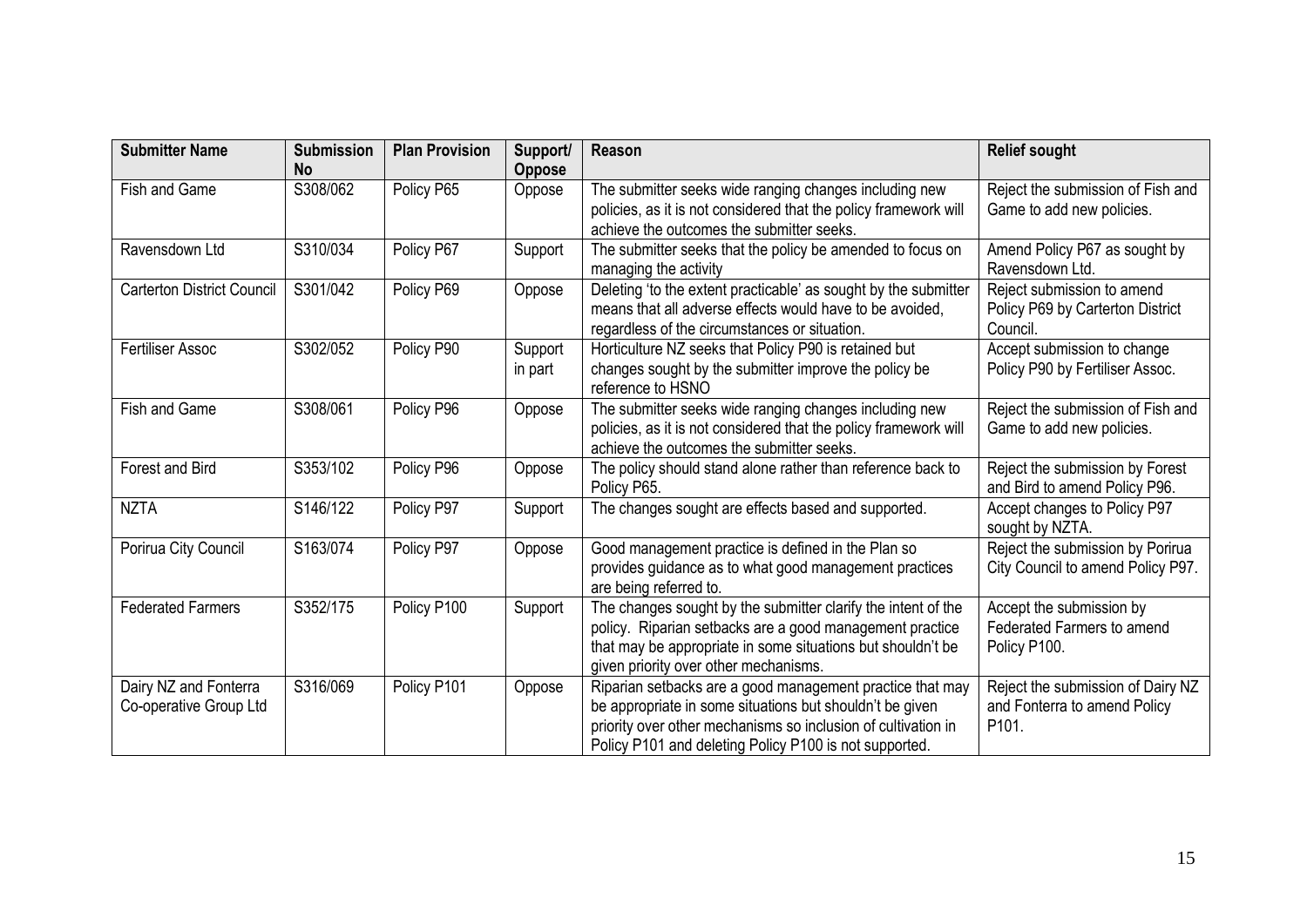| <b>Submitter Name</b>                           | <b>Submission</b><br><b>No</b> | <b>Plan Provision</b>                                                 | Support/<br><b>Oppose</b> | Reason                                                                                                                                                                                                                                                                                                                                                                                                                                                                                                                     | <b>Relief sought</b>                                                                                                       |
|-------------------------------------------------|--------------------------------|-----------------------------------------------------------------------|---------------------------|----------------------------------------------------------------------------------------------------------------------------------------------------------------------------------------------------------------------------------------------------------------------------------------------------------------------------------------------------------------------------------------------------------------------------------------------------------------------------------------------------------------------------|----------------------------------------------------------------------------------------------------------------------------|
| Wairarapa Regional<br><b>Irrigation Trust</b>   | S127/029                       | 4.9 Taking,<br>using, damming<br>and diverting<br>water<br>New policy | Support                   | There should be provisions in the Plan to enable takes from<br>storage reservoirs.                                                                                                                                                                                                                                                                                                                                                                                                                                         | Accept submission by Wairarapa<br>Regional Irrigation Trust to include<br>provisions for takes from storage<br>reservoirs. |
| Dairy NZ and Fonterra<br>Co-operative Group Ltd | S316/081                       | Policy P107                                                           | Support                   | There should be provisions in the Plan to enable takes from<br>storage reservoirs.                                                                                                                                                                                                                                                                                                                                                                                                                                         | Accept submission by Dairy NZ<br>and Fonterra to amend Policy 107                                                          |
| Fish and Game                                   | S308/071                       | Policy P107                                                           | Oppose                    | The submitter seeks that water quantity standards/limits/<br>targets are clearly stated and should include minimum flows,<br>core allocations, and requirements to maintain hydrological<br>processes and variability, and protect flows which provide for<br>fish migration and spawning, and which manage periphyton<br>and cyanobacteria growths.<br>Policy P107 is an overall direction policy with specific matters<br>addressed in other policies to reflect the range of values that<br>exist for water allocation. | Reject the submission to amend<br>Policy P107.                                                                             |
| <b>Federated Farmers</b>                        | S352/177                       | Policy P107                                                           | Support<br>in part        | The change sought by the submitter provides for interim<br>provisions until the Whaitua have completed consideration of<br>catchment specific allocation.                                                                                                                                                                                                                                                                                                                                                                  | Amend Policy P107 as sought by<br><b>Federated Farmers.</b>                                                                |
| Wellington Water Ltd                            | S135/108                       | Policy P111                                                           | Support                   | Rootstock protection should be added to be consistent with<br>Policy 112                                                                                                                                                                                                                                                                                                                                                                                                                                                   | Accept submission to add<br>rootstock protection to Policy<br>P111.                                                        |
| Fish and Game                                   | S308/073                       | Policy P111                                                           | Oppose                    | The submitter seeks deletion of water for rootstock<br>protection. This water is important for the regional economy<br>and should be retained.                                                                                                                                                                                                                                                                                                                                                                             | Reject submission to amend<br>Policy P111.                                                                                 |
| Minister of Conservation                        | S75/100                        | Policy P112                                                           | Support<br>in part        | The submitter suggests an alternative mechanism for<br>incorporating water for rootstock protection through the<br>setting of minimum flows. The important aspect is that this<br>water is considered as part of the allocation framework.                                                                                                                                                                                                                                                                                 | Consider the approach to<br>allocation of water for rootstock<br>protection.                                               |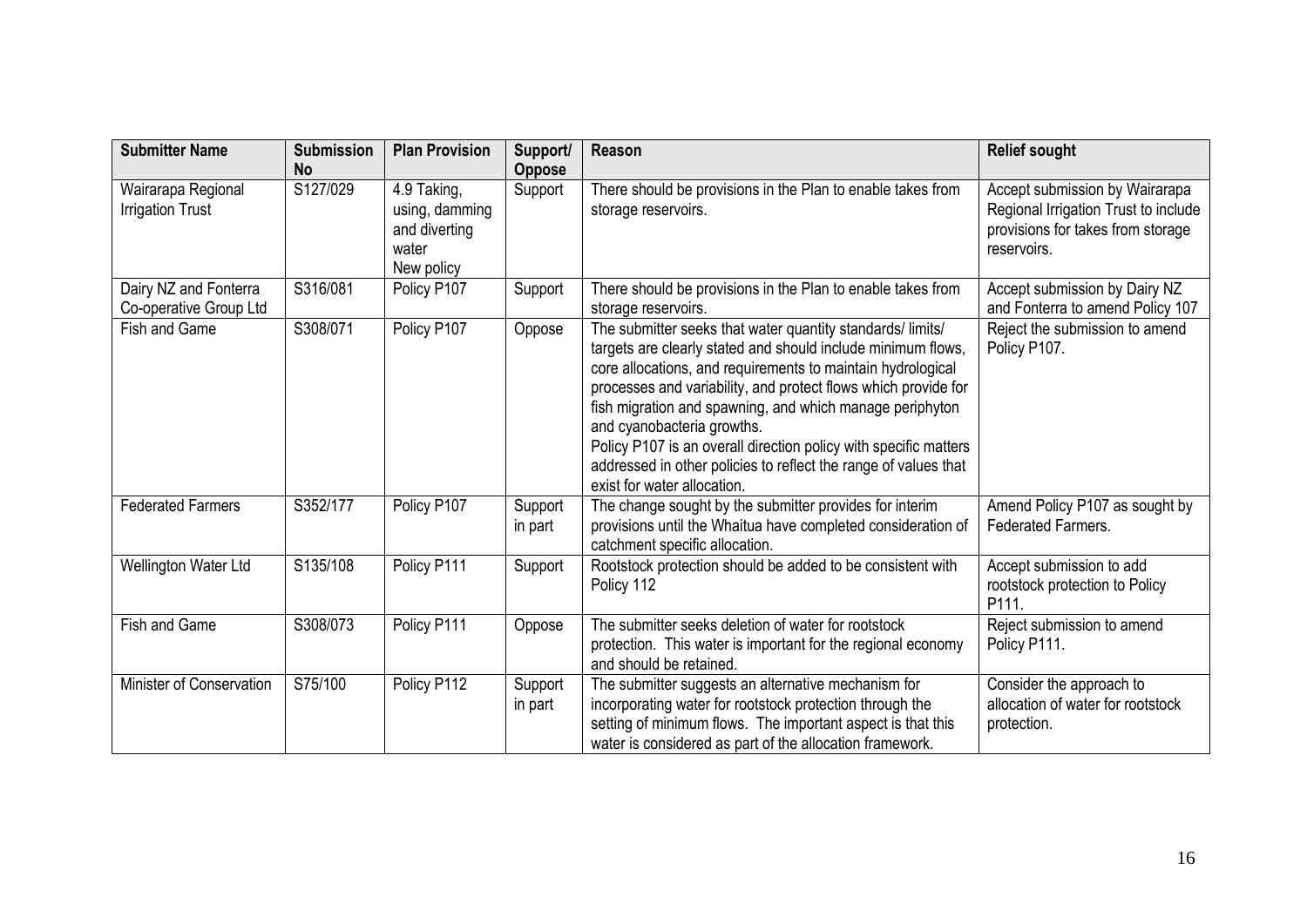| <b>Submitter Name</b>                           | <b>Submission</b><br><b>No</b> | <b>Plan Provision</b> | Support/<br><b>Oppose</b> | <b>Reason</b>                                                                                                                                                                                                                                                | <b>Relief sought</b>                                                         |
|-------------------------------------------------|--------------------------------|-----------------------|---------------------------|--------------------------------------------------------------------------------------------------------------------------------------------------------------------------------------------------------------------------------------------------------------|------------------------------------------------------------------------------|
| Fish and Game                                   | S308/074                       | Policy P112           | Oppose                    | The submitter seeks deletion of water for rootstock<br>protection. This water is important for the regional economy<br>and should be retained.                                                                                                               | Reject submission to amend<br>Policy P112.                                   |
| Rangitane o Wairarapa<br>Inc                    | S279/143                       | Policy P112           | Oppose                    | The submitter seeks deletion of water for rootstock<br>protection. This water is important for the regional economy<br>and should be retained.                                                                                                               | Reject submission to amend<br>Policy P112.                                   |
| <b>Federated Farmers</b>                        | S352/180                       | Policy P113           | Support                   | The change sought by the submitter provides for interim<br>provisions until the Whaitua have completed consideration of<br>catchment specific allocation.                                                                                                    | Amend Policy P113 as sought by<br><b>Federated Farmers.</b>                  |
| Wellington Water Ltd                            | S135/111                       | Policy P113           | Support                   | Rootstock protection should be added to be consistent with<br>Policy 112                                                                                                                                                                                     | Accept submission to add<br>rootstock protection to Policy<br>P113.          |
| Fish and Game                                   | S308/076                       | Policy P113           | Oppose                    | The submitter seeks that policies are amended to meet<br>criteria. The Plan provides an overall framework to meet<br>objectives for the region.                                                                                                              | Reject the submission by Fish and<br>Game to amend Policy P113               |
| Fish and Game                                   | S308/077                       | Policy P115           | Oppose                    | The submitter seeks changes including deletion of water for<br>rootstock protection. This water is important for the regional<br>economy and should be retained.                                                                                             | Reject the submission by Fish and<br>Game to amend Policy P115               |
| Irrigation NZ                                   | S306/010                       | Policy P115 c)        | Support<br>in part        | The submitter seeks additional criteria for provision of water<br>for rootstock protection: The amount of water needed should<br>be determined through considering crop type, soil type and<br>weather forecast. These matters are in part included in c ii) | Consider the approach to<br>allocation of water for rootstock<br>protection. |
| Fish and Game                                   | S308/082                       | Policy P117           | Oppose                    | The current policy has a framework for supplementary<br>allocations to meet Objective O25. The additional matters<br>listed are not necessary.                                                                                                               | Reject the submission by Fish and<br>Game to amend Policy P117.              |
| Fish and Game                                   | S308/079                       | Policy P118           | Oppose                    | The submitter seeks changes to ensure that water takes are<br>efficient. The Plan has provisions to assess efficiency.                                                                                                                                       | Reject the submission by Fish and<br>Game to amend Policy P118               |
| Dairy NZ and Fonterra<br>Co-operative Group Ltd | S316/091                       | Policy P129           | Support                   | Reference to Policy P117 is appropriate                                                                                                                                                                                                                      | Amend Policy P129 as sought by<br>Dairy NZ and Fonterra.                     |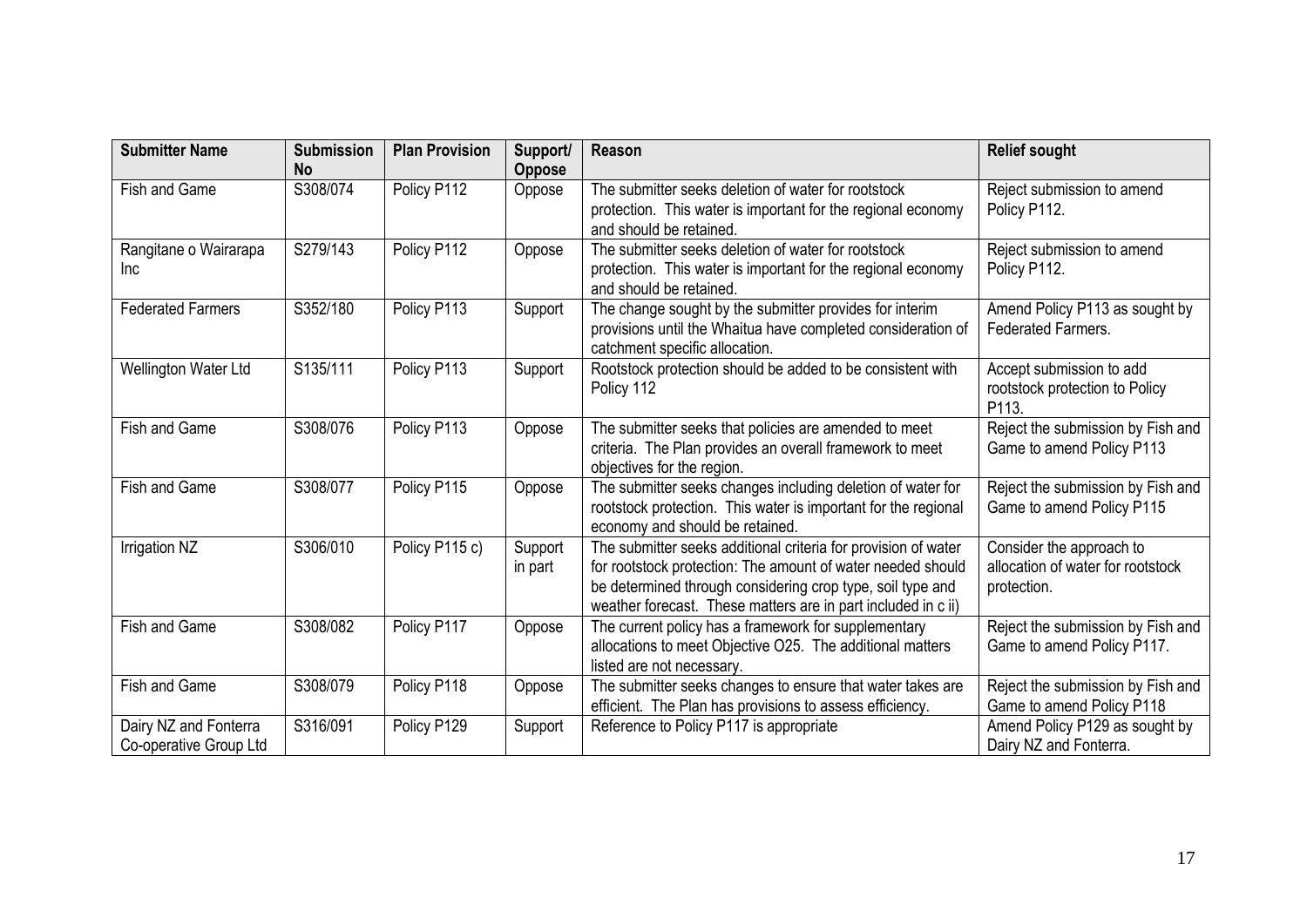| <b>Submitter Name</b>                                                                                               | <b>Submission</b><br><b>No</b> | <b>Plan Provision</b>    | Support/<br><b>Oppose</b> | Reason                                                                                                                                                                                                                                                                                        | <b>Relief sought</b>                                                                           |
|---------------------------------------------------------------------------------------------------------------------|--------------------------------|--------------------------|---------------------------|-----------------------------------------------------------------------------------------------------------------------------------------------------------------------------------------------------------------------------------------------------------------------------------------------|------------------------------------------------------------------------------------------------|
| Fish and Game                                                                                                       | S308/128                       | 5. Rules                 | Oppose                    | The submitter seeks changes to the rules including that<br>provisions are deleted which allow takes below minimum<br>flow for root stock and encourage water saving and storage<br>options. These are important for the regional economy and<br>should be retained.                           | Reject the submission by Fish and<br>Game to amend rules.                                      |
| Fish and Game                                                                                                       | S308/84                        | 5. Rules                 | Oppose                    | The submitter seeks changes to the rules to implement an<br>alternative approach to managing water as set out in<br>objectives sought by the submitter. Horticulture NZ does not<br>consider that the alternative approach is the most<br>appropriate or efficient for the Wellington region. | Reject the submission by Fish and<br>Game to amend rules.                                      |
| Fish and Game                                                                                                       | S308/97                        | 5. Rules                 | Oppose                    | The submitter seeks changes to the rules to implement an<br>alternative approach to managing water as set out in<br>objectives sought by the submitter. Horticulture NZ does not<br>consider that the alternative approach is the most<br>appropriate or efficient for the Wellington region. | Reject the submission by Fish and<br>Game to amend rules.                                      |
| Fish and Game                                                                                                       | S308/98                        | 5. Rules                 | Oppose                    | The submitter seeks changes to the rules to implement an<br>alternative approach to managing water as set out in<br>objectives sought by the submitter. Horticulture NZ does not<br>consider that the alternative approach is the most<br>appropriate or efficient for the Wellington region. | Reject the submission by Fish and<br>Game to amend rules.                                      |
| <b>Federated Farmers</b>                                                                                            | S352/184                       | 5.Rules                  | Support                   | Restricted Discretionary rules should be used where possible<br>with clear matters of discretion                                                                                                                                                                                              | Accept submission by Federated<br><b>Farmers to include Restricted</b><br>discretionary rules. |
| Roading, Parks and<br>Gardens and Solid<br>Waste departments of<br>Hutt City Council and<br>Upper Hutt City Council | S85/079                        | 5.1 Air Quality<br>rules | Oppose                    | The submitter seeks that agrichemical spraying in public<br>places should not require an annual spray plan, neighbour<br>notification, or a risk assessment. These are best practice<br>and are important where spraying is undertaken in public<br>places.                                   | Reject the submission                                                                          |
| Porirua City Council                                                                                                | S163/081                       | Rule R36                 | Oppose                    | The submitter seeks that the rules for agrichemical spraying<br>should not apply along roads and urban areas should not                                                                                                                                                                       | Reject the submission                                                                          |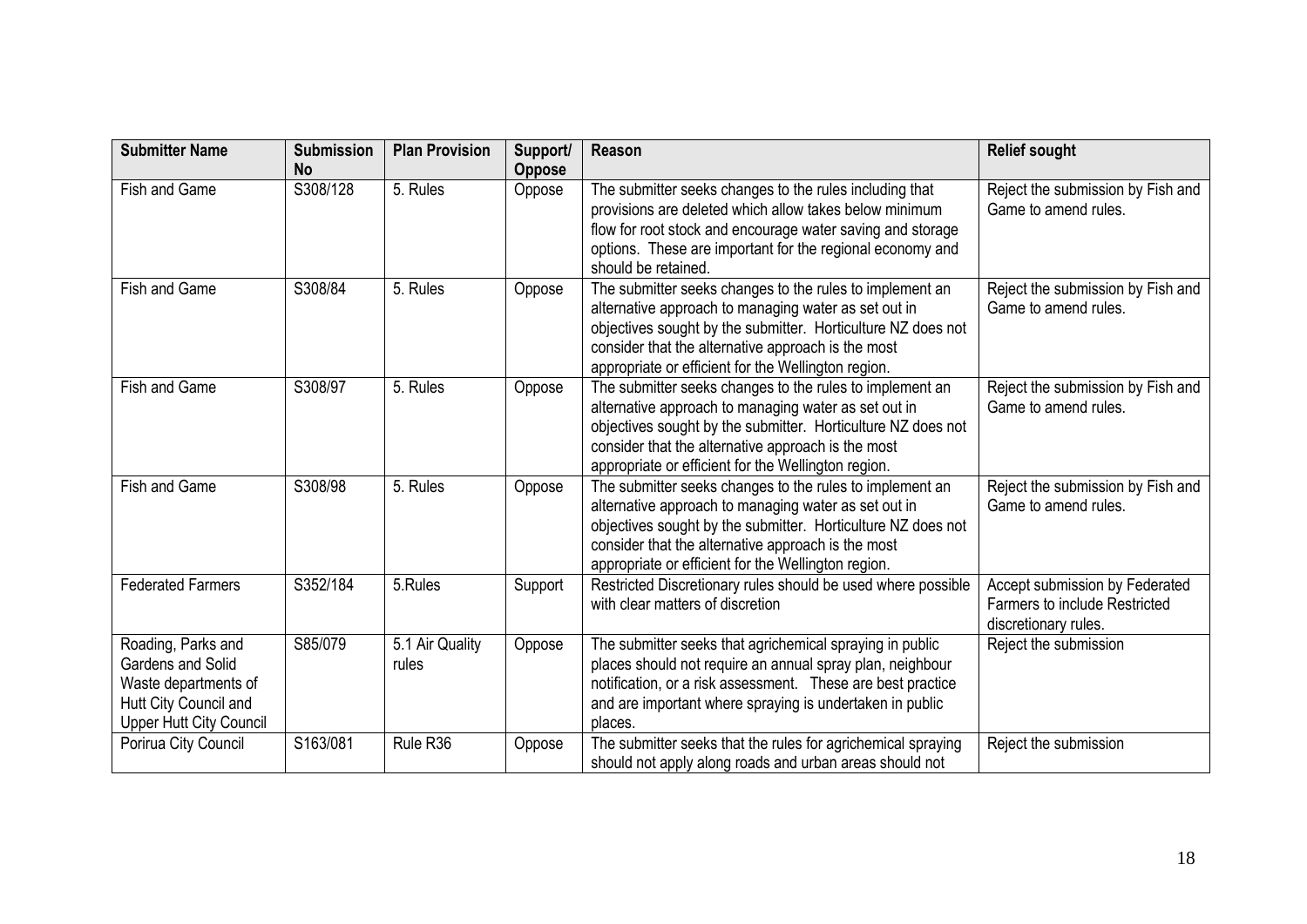| <b>Submitter Name</b>                | <b>Submission</b><br><b>No</b> | <b>Plan Provision</b> | Support/<br><b>Oppose</b> | <b>Reason</b>                                                                                                                                                                                             | <b>Relief sought</b>                                                           |
|--------------------------------------|--------------------------------|-----------------------|---------------------------|-----------------------------------------------------------------------------------------------------------------------------------------------------------------------------------------------------------|--------------------------------------------------------------------------------|
|                                      |                                |                       |                           | These are best practice and are important where spraying is<br>undertaken in public places.                                                                                                               |                                                                                |
| Simon Stannard                       | S115/001                       | Rule R 36             | Oppose                    | Commercial applicators should be appropriately trained in<br>agrichemical use, regardless of quantity applied                                                                                             | Reject the submission                                                          |
| Wairarapa Winegrowers<br>Association | S103/004                       | Rule R36              | Support<br>in part        | There should be clear provisions for hand held knapsack<br>spraying and use in residential areas.                                                                                                         | Add a rule for hand held knapsack<br>spraying and use in residential<br>areas. |
| Wairarapa Winegrowers<br>Association | S103/005                       | Rule R36              | Oppose                    | Conditions g- o are best practice and all users of<br>agrichemicals should be using such practices.                                                                                                       | Reject the submission                                                          |
| Minister of Conservation             | S75/116                        | Rule R36              | Oppose<br>in part         | Condition b) does not preclude use for controlling<br>environmental weeds.                                                                                                                                | Reject the submission                                                          |
| Minister of Conservation             | S75/122                        | Rule R36              | Oppose                    | Condition k, I and m are best practice and should be used by<br>all agrichemical users.                                                                                                                   | Reject the submission                                                          |
| Minister of Conservation             | S75/117                        | Rule R36              | Support                   | The submitter seeks that (e) be amended so that it refers to<br>discharge directly into water, and allows discharge to land<br>where it may enter water. This provides greater clarity.                   | Accept the submission to amend<br>clause e) of R36.                            |
| Minister of Conservation             | S75/123                        | Rule R36              | Oppose                    | Condition n i) is best practice and should be used by all<br>agrichemical users.                                                                                                                          | Reject the submission                                                          |
| Minister of Conservation             | S75/119                        | Rule R36              | Oppose                    | NZS8409 is an approved code of Practice under HSNO and<br>is an appropriate mechanism to achieve HSNO regulations.                                                                                        | Reject the submission                                                          |
| Minister of Conservation             | S75/120                        | Rule R36              | Oppose                    | Condition h and i)are best practice and should be used by all<br>agrichemical users.                                                                                                                      | Reject the submission                                                          |
| <b>Federated Farmers</b>             | S352/185                       | Rule R 36             | Oppose                    | The submitter seeks to delete condition g requiring a spray<br>plan. A spray plan is best practice and should be used by all<br>agrichemical users.<br>An Approved Handler Certificate is not adequate or | Reject the submission                                                          |
|                                      |                                |                       |                           | appropriate to assess and manage potential for spray drift.                                                                                                                                               |                                                                                |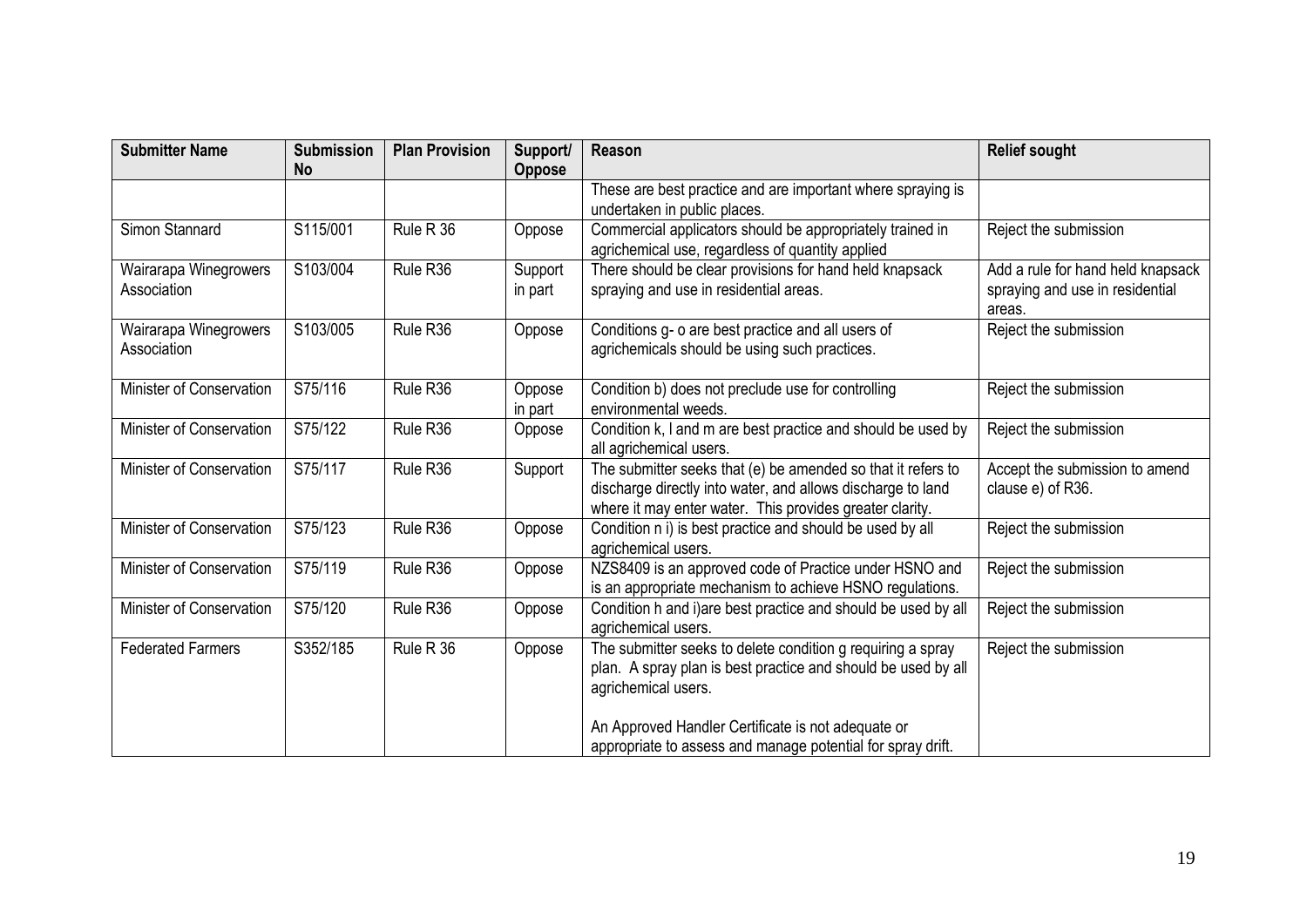| <b>Submitter Name</b>                                      | <b>Submission</b><br><b>No</b> | <b>Plan Provision</b> | Support/<br><b>Oppose</b> | Reason                                                                                                                                                                                                                                                                                                                                                  | <b>Relief sought</b>                          |
|------------------------------------------------------------|--------------------------------|-----------------------|---------------------------|---------------------------------------------------------------------------------------------------------------------------------------------------------------------------------------------------------------------------------------------------------------------------------------------------------------------------------------------------------|-----------------------------------------------|
| Porirua Harbour and<br><b>Catchment Community</b><br>Trust | S33/031                        | Rule R36              | Oppose<br>in part         | The submitter seeks that those undertaking spraying on<br>small rural properties not require GROWSAFE training. If<br>the activity is undertaken using a hand held knapsack<br>sprayer training is not required. Other forms of application<br>should require appropriate training.                                                                     | Reject the submission                         |
| <b>Land Matters</b>                                        | S285/078                       | Rule R36              | Oppose                    | The submitter seeks to delete conditions which are best<br>practice for agrichemical spraying, including appropriate<br>training.                                                                                                                                                                                                                       | Reject the submission                         |
| Waa Rata Estate                                            | S152/047                       | Rule R37              | Oppose<br>in part         | Those who take water below where the discharge to water is<br>to occur should be notified so they can take action to avoid<br>adverse effects                                                                                                                                                                                                           | Reject the submission                         |
| Minister of Conservation                                   | S75/126                        | Rule R37              | Oppose                    | The submitter seeks that training requirements for aquatic<br>applications be deleted. It is best practice that users<br>applying agrichemicals to water are appropriately trained.                                                                                                                                                                     | Reject the submission                         |
| Ravensdown Ltd                                             | S310/042                       | Rule R42              | Support                   | There should be provision for primary production until such<br>time as the Whaitua processes are complete                                                                                                                                                                                                                                               | Accept the submission                         |
| Dairy NZ and Fonterra<br>Co-operative Group Ltd            | S316/096                       | Rule R 48             | Support                   | The submitter seeks that condition a) is that the discharge<br>should not be directly into a site identified in Schedule A.<br>This is supported as it provides greater certainty as to how<br>the rule will apply.                                                                                                                                     | Accept the submission                         |
| The Oil Companies                                          | S55/050                        | Rule R54              | Support                   | The changes sought consider the scale of the activity which<br>is appropriate.                                                                                                                                                                                                                                                                          | Accept the submission                         |
| The Oil Companies                                          | S55/051                        | Rule R55              | Support<br>in part        | The submitter seeks to redraft the rule. Horticulture NZ<br>supports the deletion of the time limit as it is not practical and<br>would limit future investigations by requiring resource<br>consents. However Horticulture NZ seeks that the rule<br>retains focus on those contaminated sites that are likely to<br>have significant adverse effects. | Accept the submission to delete R<br>$55a$ ). |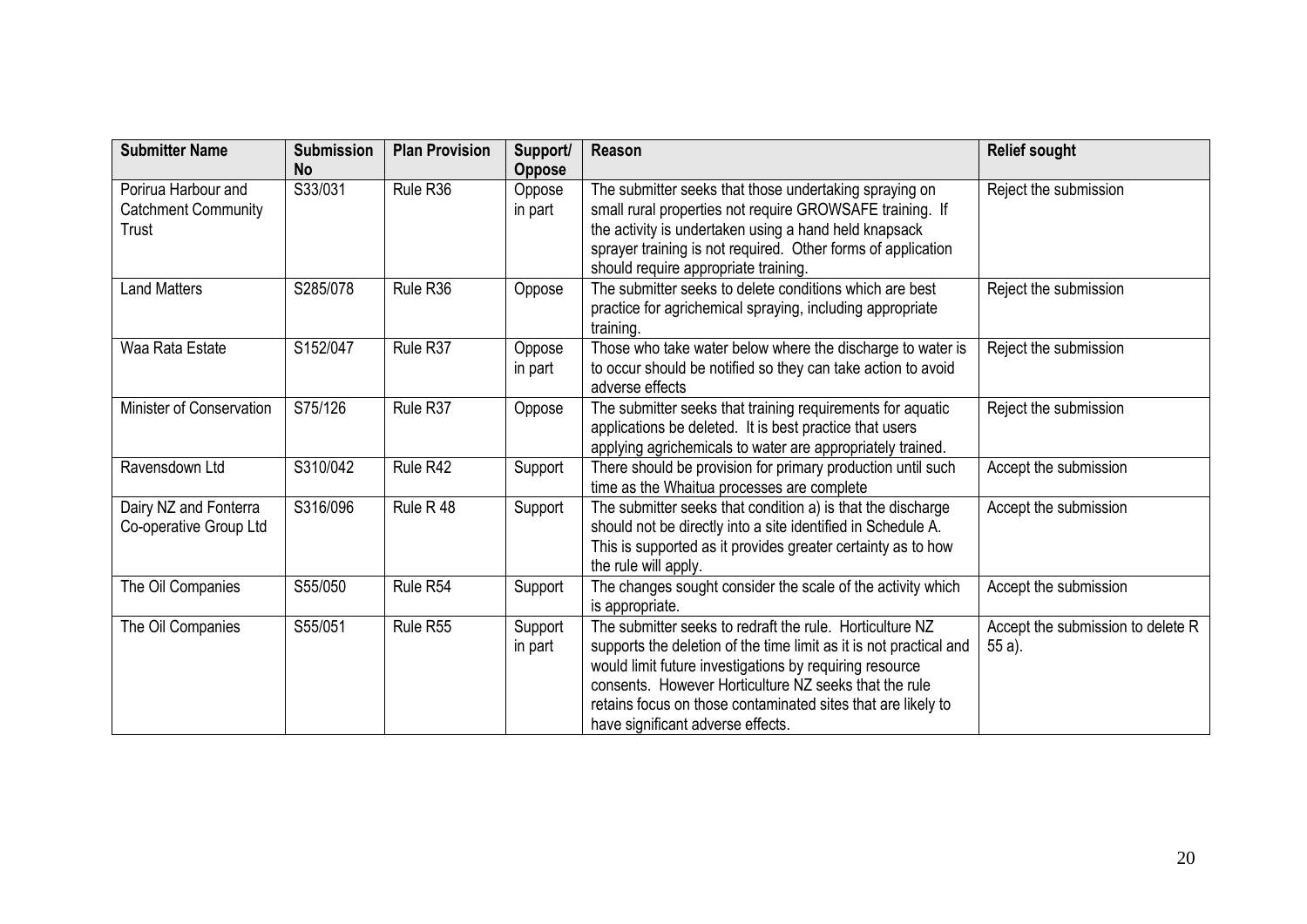| <b>Submitter Name</b>                | <b>Submission</b><br><b>No</b> | <b>Plan Provision</b>                                  | Support/<br>Oppose | Reason                                                                                                                                                                                                                                                                                                                                                                                                                                                   | <b>Relief sought</b>                                        |
|--------------------------------------|--------------------------------|--------------------------------------------------------|--------------------|----------------------------------------------------------------------------------------------------------------------------------------------------------------------------------------------------------------------------------------------------------------------------------------------------------------------------------------------------------------------------------------------------------------------------------------------------------|-------------------------------------------------------------|
| <b>Fertiliser Assoc</b>              | S302/068                       | 5.3.6 Fertiliser<br>and animal<br>effluent<br>New rule | Support            | The new rule provides for an RDA where Rule 82 cannot be<br>met. This is an effects based approach.                                                                                                                                                                                                                                                                                                                                                      | Accept the submission                                       |
| Regional Public Health               | S136/018                       | Rule R82                                               | Oppose             | Fertiliser can be applied to areas where there are elevated<br>nitrate groundwater levels - the issue is how the adverse<br>effects are being managed - rather than requiring a blanket<br>limitation.                                                                                                                                                                                                                                                   | Reject the submission                                       |
| Ravensdown Ltd                       | S310/046                       | Rule R85                                               | Support            | The submitter seeks that condition c) is deleted. Nitrogen<br>loads are addressed in other rules so shouldn't be included<br>in Rule R85.                                                                                                                                                                                                                                                                                                                | Accept the submission                                       |
| <b>Masterton District</b><br>Council | S367/116                       | Rule R89                                               | Support            | A limitation of 20ha does not provide for smaller rural<br>properties, such as horticultural blocks. 4ha is more<br>appropriate                                                                                                                                                                                                                                                                                                                          | Accept the submission                                       |
| <b>Federated Farmers</b>             | S352/201                       | Rule R89                                               | Support            | The addition of<br>"or farm properties under the same ownership" provides for<br>where an operation may manage a number of properties.                                                                                                                                                                                                                                                                                                                   | Accept the submission                                       |
| Beef and Lamb                        | S311/018                       | Rule R94                                               | Oppose<br>in part  | A vegetated buffer is one mechanism to manage potential for<br>sediment to enter water, but should not be required as other<br>mechanisms may be more appropriate, as sought by<br>Horticulture NZ.                                                                                                                                                                                                                                                      | Accept the Horticulture NZ<br>submission to amend Rule R94. |
| Fish and Game                        | S308/099                       | Rule R94                                               | Oppose<br>in part  | The submitter seeks permitted activities are only applied<br>where clear measureable and enforceable standards are<br>able to be set which ensure that s70 RMA is met, and that<br>significant adverse effects will not occur. It is unclear what<br>standards are sought for Rule R94. Horticulture NZ has<br>sought changes to the rule to ensure that goo management<br>practices are used to minimise potential sediment runoff to<br>surface water. | Accept the Horticulture NZ<br>submission to amend Rule R94. |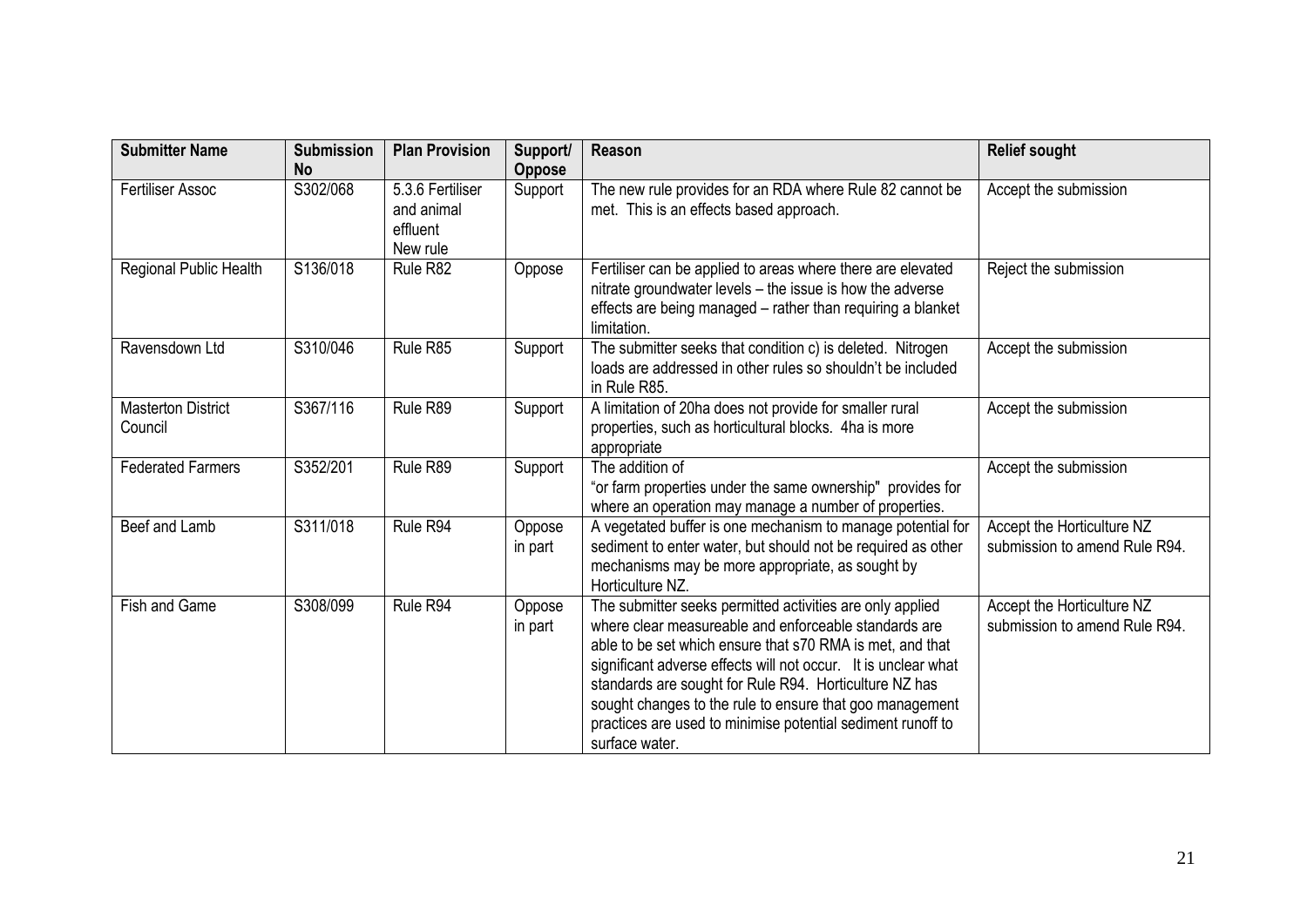| <b>Submitter Name</b>                                 | <b>Submission</b><br><b>No</b> | <b>Plan Provision</b>                      | Support/                            | Reason                                                                                                                                                                                                                                    | <b>Relief sought</b>                                                                                                                                              |
|-------------------------------------------------------|--------------------------------|--------------------------------------------|-------------------------------------|-------------------------------------------------------------------------------------------------------------------------------------------------------------------------------------------------------------------------------------------|-------------------------------------------------------------------------------------------------------------------------------------------------------------------|
| <b>Federated Farmers</b>                              | S352/205                       | Rule R94                                   | <b>Oppose</b><br>Support<br>in part | The submitter seeks the addition of a condition that "does not<br>cause conspicuous change in colour or clarity beyond the<br>zone of reasonable mixing". This may assist as a measure<br>of the effects of the activity.                 | Accept the Horticulture NZ<br>submission to amend Rule R94<br>and consider the Federated<br>Farmers submission as a<br>measure of the effects of the<br>activity. |
| <b>Federated Farmers</b>                              | S352/209                       | Rule R99                                   | Support<br>in part                  | The application of Rule R99 is determined by the relevant<br>definitions, which are subject to submissions. Horticulture<br>NZ supports or seeks changes to such definitions to ensure<br>that Rule R99 is practical and effects based.   | Accept submission.                                                                                                                                                |
| <b>Federated Farmers</b>                              | S352/210                       | Rule R100                                  | Support<br>in part                  | The application of Rule R100 is determined by the relevant<br>definitions, which are subject to submissions. Horticulture<br>NZ supports or seeks changes to such definitions to ensure<br>that Rule R100 is practical and effects based. | Accept submission.                                                                                                                                                |
| Meridian Energy Ltd                                   | S82/031                        | Rule R101                                  | Support                             | An RDA rule with clear matters of discretion as sought by the<br>submitter where Rule R100 cannot be met is supported                                                                                                                     | Accept submission.                                                                                                                                                |
| Irrigation NZ                                         | S306/018                       | 5.6.2 Take and<br>use of water<br>New rule | Support                             | The submitter seeks a new RDA rule with clear matters of<br>discretion for where a replacement consent is sought for an<br>existing take. This is supported                                                                               | Accept submission.                                                                                                                                                |
| <b>Federated Farmers</b>                              | S352/271                       | Schedule C                                 | Support                             | The additional details sought by the submitter are necessary<br>to determine the relevance of the respective sites.                                                                                                                       | Accept submission.                                                                                                                                                |
| Wairarapa Water User's<br><b>Incorporated Society</b> | S124/031                       | Schedule Q                                 | Oppose                              | Not all water takes in the Wellington Region are in Wairarapa                                                                                                                                                                             | Reject submission                                                                                                                                                 |
| Fish and Game                                         | S308/080                       | Schedule Q                                 | Oppose                              | The submitter seeks changes to ensure that water takes are<br>efficient. The Plan has provisions to assess efficiency.                                                                                                                    | Reject the submission by Fish and<br>Game to amend Schedule Q                                                                                                     |
| <b>Fish and Game</b>                                  | S308/150                       | Schedule Q                                 | Oppose<br>in part                   | Horticulture NZ supports efficient use of water.<br>The submitter seeks that takes and uses of water are first<br>necessary, second reasonable and, where they are both<br>necessary and reasonable, are used efficiently. Include        | Ensure that assessment of<br>efficiency encompasses all<br>aspects of efficiency, not just<br>technical efficiency.                                               |